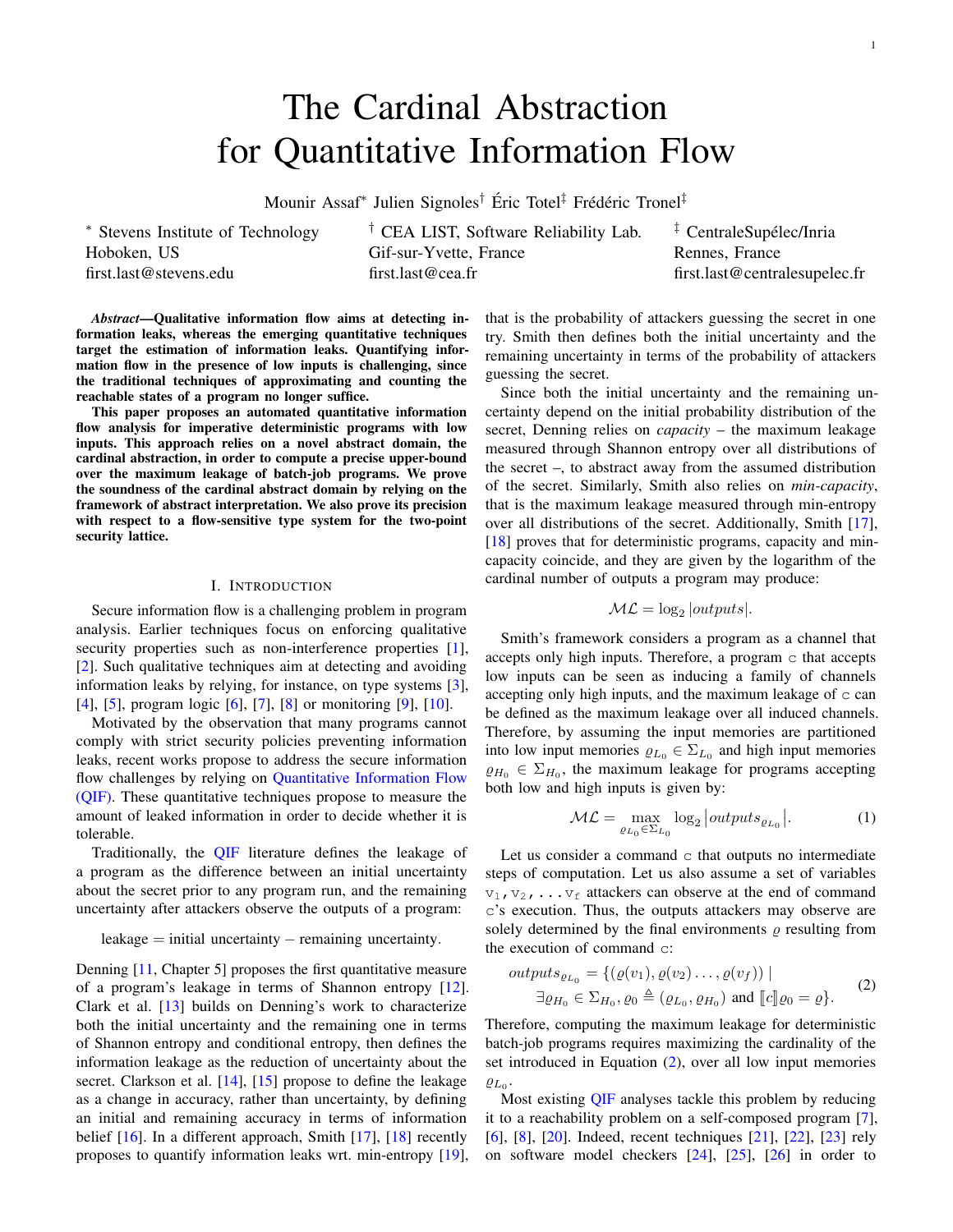find symbolic witnesses of an information leak, namely two low equivalent memories that deliver different observable outputs. Since for deterministic programs, each observable output induces an equivalence class over low equivalent input memories that are indistinguishable for that output, these approaches compute the maximum leakage by synthesising and enumerating the number of all such symbolic witnesses. Köpf and Rybalchenko  $[27]$  $[27]$  note that such an approach is prohibitively hard, and propose approximation-based approaches for [QIF.](#page-0-1) These approaches include relying on a generic abstract interpretation [\[28\]](#page-10-12) analysis in order to upper-bound the leakage of a program by approximating the reachable states of a program. However, observe from Equation [\(2\)](#page-0-0) that in the presence of low inputs, one needs to approximate a set of sets of reachable states – one set of reachable states for each possible low inputs –, in order to precisely upper-bound the maximum leakage  $ML$ . This latter remark means that while we can rely on traditional abstract domains to approximate the set of final reachable states irrespective of the low inputs, such an approach would deliver an imprecise over-approximation of the leakage.

The contributions of this paper include a novel non-relational abstract domain, the cardinal abstraction, for automated [QIF.](#page-0-1) This abstract domain computes directly *variety* – the cardinal number of values variables may take – in order to upper-bound the maximum leakage of programs accepting both low and high inputs, instead of relying on an underlying reachability analysis. Section  $\Pi$  introduces the intuition behind the cardinal abstract domain.

Section [III](#page-2-0) defines the cardinal abstract domain and introduces its abstract semantics, all the while providing intuitive arguments for its soundness. We also characterize in Theorem [1](#page-5-0) an upper-bound over the maximum leakage, by relying on the result of the cardinal abstract domain.

The cardinal abstract domain is sound. Section [IV](#page-5-1) sketches this soundness proof, and defines the collecting semantics over a set of sets of reachable states, that is over an abstraction of the more general hyperproperties [\[29\]](#page-10-13), [\[30\]](#page-10-14). While such a collecting semantics may be termed as "non-standard" in abstract interpretation, it appears explicitly in [\[31,](#page-10-15) Section 11], and implicitly in [\[32,](#page-10-16) Section 3]. We summarize how to build a Galois connection relating our concrete domain to the abstract one. We also gloss over the functional lifting of this abstraction in order to systematically derive the abstract semantics of the cardinal abstraction.

The cardinal abstract domain is also precise. Indeed, while quantitative security properties emerge as an alternative to qualitative properties, it is unclear how existing approximationbased [QIF](#page-0-1) analyses fare wrt. the more robust qualitative analyses. To the best of our knowledge, the cardinal abstraction is the first approximation-based static analysis that provably computes a leakage of zero bits for programs that are "welltyped" by the traditional Hunt and Sands' [\[4\]](#page-9-3), [\[5\]](#page-9-4) flow-sensitive type system. Section [V](#page-7-0) proves that the results of the cardinal abstract domain can be abstracted furthermore to yield a security labelling of variables that is at least as precise as the labelling obtained by Hunt and Sands' flow-sensitive type system for the two-point lattice. Thus, the cardinal abstraction

provides an alternative to the above-mentioned flow-sensitive type system for proving non-interference, while providing additional quantitative information to guide declassification when needed.

Section [VI](#page-8-0) introduces related work and Section [VII](#page-9-15) concludes.

## II. OVERVIEW

<span id="page-1-0"></span>The cardinal abstraction over-approximates *variety* directly, that is the cardinal number of values variables may take, in order to upper-bound the maximum leakage.

*a) Towards the cardinal abstraction:* Consider for in-stance the program in Listing [1,](#page-1-1) where variable  $s$  is a high input, whereas variables input and x are low inputs. We assume these variables are integers of finite size  $\kappa$ , covering the range  $[-2<sup>κ-1</sup>, 2<sup>κ-1</sup> - 1]$ . Let us assume that only variable  $x$  is a low **output** observable by attackers. Thus, the maximum leakage for this program is given by  $ML = \log_2(2) = 1$  bit, which accounts for the intuition that only the parity bit of the secret leaks to attackers.

<span id="page-1-1"></span>
$$
\begin{array}{ll}\n\text{A} & \text{if } s \mapsto 2^{\kappa}, \text{input} \mapsto 1, x \mapsto 1 \\
\text{A} & \text{if } x := s \mod 2; \text{if } \{s \mapsto 2^{\kappa}, \text{input} \mapsto 1, x \mapsto 2\} \\
\text{if } x := x + \text{input}; \text{if } \{s \mapsto 2^{\kappa}, \text{input} \mapsto 1, x \mapsto 2\}\n\end{array}
$$

Listing 1. A program accepting both low and high inputs

In order to analyse the program in Listing [1,](#page-1-1) let us focus only on computing variety. Such an abstraction enables the computation of an over-approximation of the maximum leakage directly.

We annotate Listing [1](#page-1-1) with the results of an analysis computing only variety. Equation [\(2\)](#page-0-0) requires us to compute the variety for a fixed arbitrary low input, while the secret ranges throughout all possible values in  $[-2<sup>κ-1</sup>, 2<sup>κ-1</sup> - 1]$ . Therefore, our analysis initially maps variable s to a cardinal number of  $2^{\kappa}$  values, whereas it maps both variables s and x to a cardinal number of 1 value. Assuming attackers only observe variable x, we can deduce that they make at most 2 different observations for each low input, at the end of the program. Thus, we can also deduce that the maximum leakage of the program in Listing [1](#page-1-1) is at most 1 bit. In this example, the analysis in Listing [1](#page-1-1) is precise: it computes a tight upper-bound over the maximum leakage. Yet, abstract interpretation [\[28\]](#page-10-12) in general may incur a loss of precision, depending on the underlying approximate representations.

In fact, an analysis that only keeps track of variety will lose precision whenever it encounters a conditional instruction. Consider for instance the program in Listing [2](#page-2-1) that is annotated with an analysis that only tracks variety. Let us assume that variable secret is a high input, whereas variable input is a low input. At both Lines [2](#page-2-2) and [5,](#page-2-3) the analysis determines that variable x has only one possible value since it is assigned a constant. However, how many values can variable x have at the merge point of the conditional at Line [6?](#page-2-4)

Unlike abstract domains aiming at approximating trace properties, the cardinal abstraction cannot simply compute the union of both abstract states at the merge point of the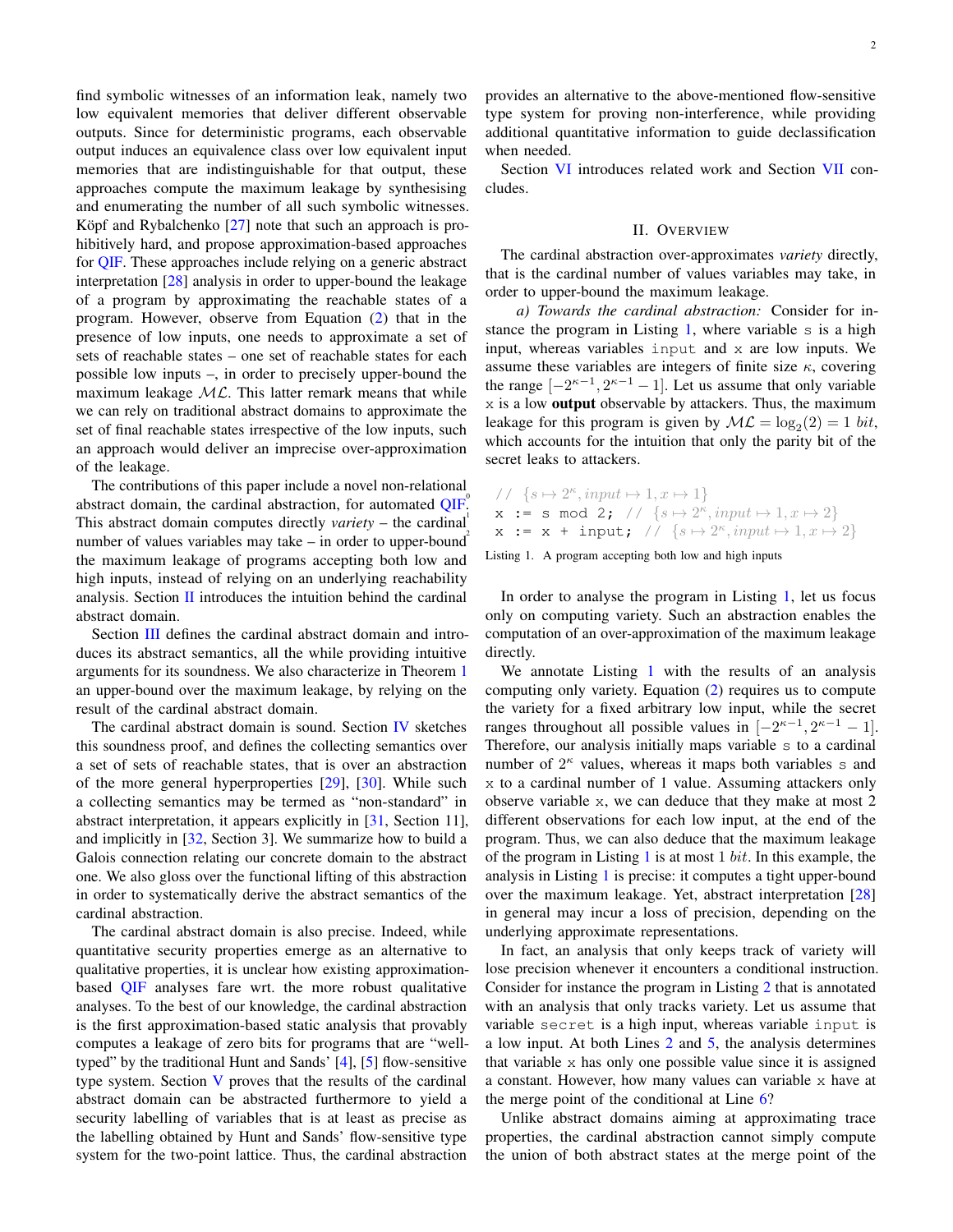conditional, since this would be unsound: with max as a union operator over the lattice  $([0, 2<sup>\kappa</sup>], \leq, 0, 2<sup>\kappa</sup>, \max, \min)$  of natural numbers, the analysis would find that variable x has at most 1 value, which is obviously not sound. Instead, the cardinal abstraction must add both abstract values for variable x, in order to soundly deduce that variable x has at most 2 different values at the merge point of the conditional at Line [6.](#page-2-4) Note also that providing the set  $[0, 2<sup>\kappa</sup>]$  with the addition operator as a join operator cannot define a proper lattice structure, since addition is not idempotent. Similarly, variable input also has 1 possible value in each branch of the conditional. Therefore, without any additional information, the analysis must treat variable input the same way it treats variable x, and must deduce that variable input has at most 2 different values at the merge point of the conditional at Line [6.](#page-2-4) In order to retain precision for variable input, the analysis must know that variable input is not modified inside the conditional branches – otherwise, the abstract value of variable input will increase whenever the analysis encounters a branching instruction. We achieve this by letting the cardinal abstraction track both the cardinal number of values variables may take, and the program points where variables may have been last assigned.

```
\bullet // \{secret \mapsto 2^{\kappa}, input \mapsto 1, x \mapsto 1\}if (secret > input) {
\mathbf{x} := \mathbf{0}; // {secret \mapsto 2^{\kappa}, input \mapsto 1, x \mapsto 1}
3 }
4 else {
\mathbf{x} := 1; \quad \text{/} \quad \{ secret \mapsto 2^{\kappa}, input \mapsto 1, x \mapsto 1\}6 } // \{secret \mapsto 2^{\kappa}, input \mapsto 2, x \mapsto 2\}
```
<span id="page-2-4"></span><span id="page-2-3"></span>Listing 2. An analysis keeping track of only the cardinal number of values

*b) The cardinal abstraction:* Listing [3](#page-2-5) annotates the program in Listing [2](#page-2-1) with the results of the cardinal abstraction. We denote by  $pp_k$  the program point of the command at Line  $k$ . Unlike the previous analysis in Listing  $2$ , the cardinal abstraction retains some precision for variables that are not modified inside conditional branches. As a result, the cardinal abstraction is able to determine that, at Line  $6$ , variable input does indeed have only 1 possible value, whereas variable x has 2 possible values.

<span id="page-2-5"></span>\n- \n
$$
\begin{array}{ll}\n & \text{if } \{secret \mapsto (\{pp_0\}, 2^{\kappa}), input \mapsto (\{pp_0\}, 1), \\
 & x \mapsto (\{pp_0\}, 1)\} \\
 & \text{if } (\text{secret > input}) \{ \text{if } x := 0; // \{secret \mapsto (\{pp_0\}, 2^{\kappa}), \\
 & input \mapsto (\{pp_0\}, 1), x \mapsto (\{pp_2\}, 1)\} \\
 & \text{else } \{ \text{if } x := 1; // \{secret \mapsto (\{pp_0\}, 2^{\kappa}), \\
 & input \mapsto (\{pp_0\}, 1), x \mapsto (\{pp_5\}, 1)\} \\
 & \text{if } \{secret \mapsto (\{pp_0\}, 2^{\kappa}), input \mapsto (\{pp_0\}, 1), \\
 & x \mapsto (\{pp_2, pp_5\}, 2)\}\n \end{array}
$$
\n
\n

<span id="page-2-6"></span>Listing 3. The results of the cardinal abstraction on the program in Listing [2](#page-2-1)

# III. ABSTRACT SEMANTICS

<span id="page-2-0"></span>This section formalizes the cardinal abstraction. We consider a deterministic While language [\[33\]](#page-10-17) introduced in Figure [1.](#page-2-7) Expressions include integers n of finite size  $\kappa$ , variables id, binary arithmetic operations (bop) as well as comparison operations (cmp). Commands are instructions identified by a unique program point  $pp \in \mathbb{P}$ .

| <b>Exp:</b> $a ::= n$                                           | (constants)            |
|-----------------------------------------------------------------|------------------------|
| $\mid id$                                                       | (variables)            |
| $ a_1$ bop $a_2$                                                | (binary operators)     |
| $a_1$ cmp $a_2$                                                 | (comparison operators) |
| <b>Com:</b> $c ::= {}^{pp}skip$                                 | (empty instruction)    |
| $\vert$ <sup>pp</sup> id := a                                   | (assignment)           |
| $\begin{bmatrix} c_1 \\ c_2 \end{bmatrix}$                      | (sequence)             |
| $\vert \,^{pp}if \, (a) \, c_1 \, else \, c_2 \,$ (conditional) |                        |
| $\vert$ <sup>pp</sup> while (a) c                               | (log                   |
|                                                                 |                        |

<span id="page-2-7"></span>Fig. 1. Abstract syntax of While

## *A. Abstract Domain*

The cardinal abstract domain computes an overapproximation of variety, namely the cardinal number of values variables may take when attackers provide an arbitrary low input memory.

We assume that the set of variables of analysed programs are partitioned into low and high inputs. All variables may cover the range  $[-2^{\kappa-1}, 2^{\kappa-1}-1]$  of integers. Therefore, initially at program point  $pp<sub>0</sub>$ , low input variables have only 1 possible value, whereas high input variables have  $2<sup>\kappa</sup>$  possible values as illustrated by Listing [3](#page-2-5) for the program point  $pp_0$ .

Definition [1](#page-2-8) introduces the cardinal abstract domain. Abstract values are pairs of a set  $s_{pp} \subseteq \mathbb{P}$  of program points and a cardinal number  $n \in [0, 2<sup>\kappa</sup>]$ . The resulting lattice is actually the cartesian product of 2 lattices:

- 1) the set  $\mathcal{P}(\mathbb{P})$  of all subsets of  $\mathbb{P}$ , ordered via set inclusion ⊆, with set union ∪ as a join operator and set intersection ∩ as a meet operator, as well as
- 2) the set of natural numbers  $[0, 2<sup>\kappa</sup>]$ , ordered via the natural order  $\leq$  over integers, with max as a join operator and min as a meet operator.

<span id="page-2-8"></span>Definition 1 (Cardinal abstract domain).

*The cardinal abstract domain is defined as the lattice*

$$
(D_{C}^{\sharp}, \subseteq_{\otimes}, (\varnothing, 0), (\mathbb{P}, 2^{\kappa}), \cup_{\otimes}, \cap_{\otimes})
$$

*where:*

$$
D_C^{\sharp} \triangleq \mathcal{P}(\mathbb{P}) \times [0, 2^{\kappa}] \qquad \qquad \subseteq_{\otimes} \triangleq \subseteq \times \leq
$$
  

$$
\cup_{\otimes} \triangleq \cup \times \max \qquad \qquad \cap_{\otimes} \triangleq \cap \times \min
$$

Our analysis maps each variable id to a pair of a set  $s_{pp}$  of program points and a cardinal number n. The set  $s_{pp}$  represents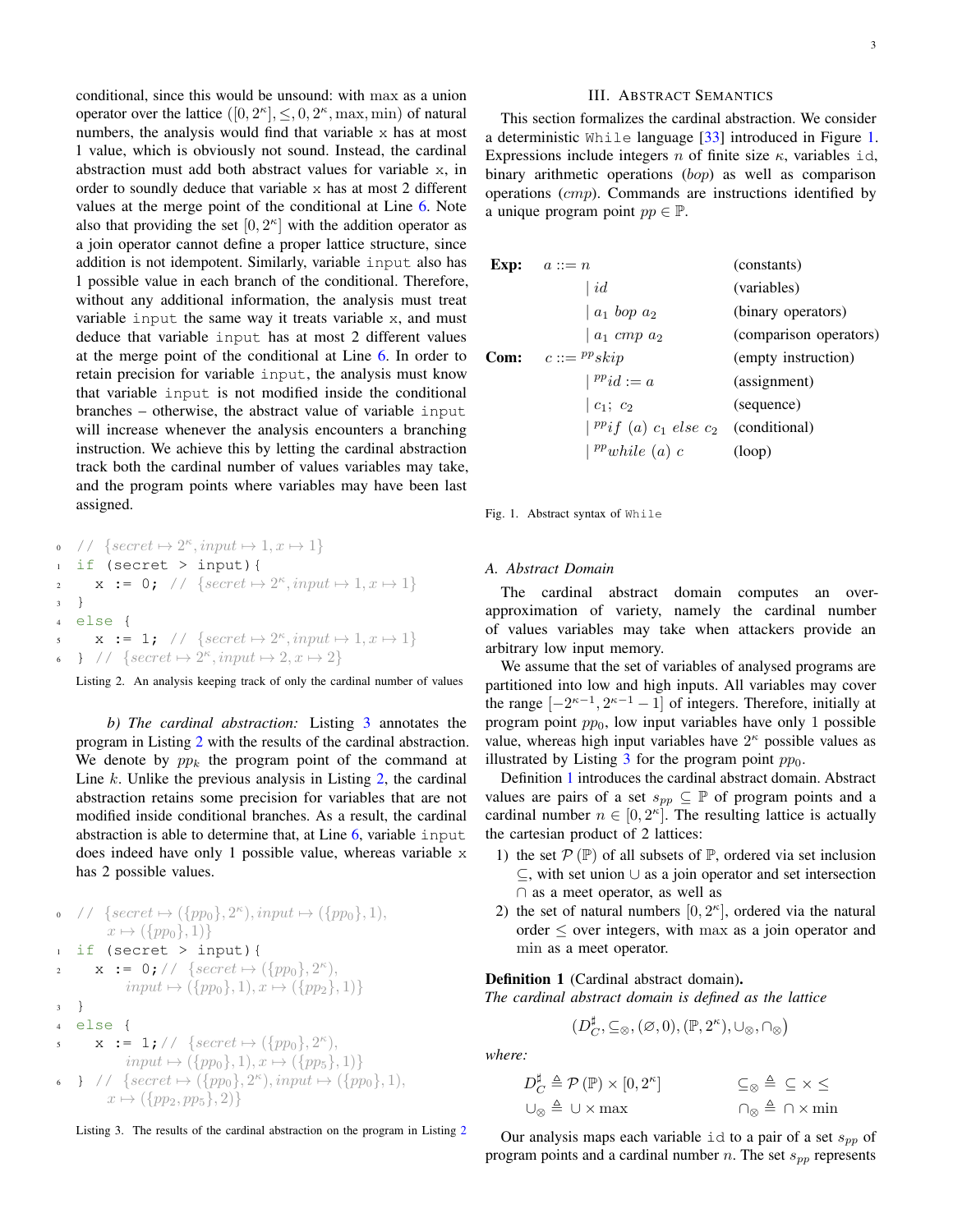the program points where variable id may have been last assigned, whereas  $n$  represents the cardinal number of values variable id may take.

# *B. Abstract Semantics of Expressions*

We denote by  $\varrho^{\sharp} \in Var \to D_C^{\sharp}$  an abstract environment that maps each variable id to an abstract value  $(s_{pp}, n) \in D_C^{\sharp}$ . We also denote by  $proj_i()$  the projection onto the *i*th component of a pair  $(i = 1, 2)$  $(i = 1, 2)$  $(i = 1, 2)$ . Figure 2 introduces the abstract semantics of expressions  $\mathbb{A}^{\sharp} \in Exp \to (Var \to D_C^{\sharp}) \to [0, 2^{\kappa}].$ 

$$
\mathbb{A}^{\sharp}[\![n]\!] \varrho^{\sharp} = 1 \qquad \mathbb{A}^{\sharp}[\![id]\!] \varrho^{\sharp} = \text{proj}_{2}(\varrho^{\sharp}(id))
$$
  

$$
\mathbb{A}^{\sharp}[\![a_{1} \text{ loop } a_{2}]\!] \varrho^{\sharp} = \min (\mathbb{A}^{\sharp}[\![a_{1}]\!] \varrho^{\sharp} \times \mathbb{A}^{\sharp}[\![a_{2}]\!] \varrho^{\sharp}, 2^{\kappa})
$$
  

$$
\mathbb{A}^{\sharp}[\![a_{1} \text{ mod } n]\!] \varrho^{\sharp} = \min (\mathbb{A}^{\sharp}[\![a_{1}]\!] \varrho^{\sharp}, n)
$$
  

$$
\mathbb{A}^{\sharp}[\![a_{1} \text{cmp } a_{2}]\!] \varrho^{\sharp} = \min (\mathbb{A}^{\sharp}[\![a_{1}]\!] \varrho^{\sharp} \times \mathbb{A}^{\sharp}[\![a_{2}]\!] \varrho^{\sharp}, 2)
$$

## <span id="page-3-0"></span>Fig. 2. Abstract semantics of expressions

The abstract semantics of expressions  $\mathbb{A}^{\sharp}$  evaluates an expression a in an abstract environment  $\varrho^{\sharp}$ , in order to yield a cardinal  $n \in [0, 2<sup>\kappa</sup>]$  representing the cardinal number of values expression a may evaluate to. Constant expressions always evaluate to a single value. Binary arithmetic operations  $a_1$  bop  $a_2$  yield at most the product of the cardinal of  $a_1$  and the cardinal of  $a_2$ , or  $2^{\kappa}$  when this product overflows. Comparison operations  $a_1$  cmp  $a_2$  evaluate to at most 2 different values (true or false), and only 1 when both  $a_1$  and  $a_2$  evaluate to only one possible value.

In the case where the second argument of the modulo binary operator is a literal, the cardinal abstraction tries to be more precise. Indeed, the modulo operation  $a_1$  mod n produces at most *n* different values or  $\mathbb{A}^{\sharp}[a_1]\varrho^{\sharp}$  different values when  $a_1$ <br>may take less than a values may take less than  $n$  values.

One advantage of formalizing our analysis as an abstract interpretation approach is the possibility of refining the precision of our analysis by relying on extent abstract domains [\[34\]](#page-10-18), [\[35\]](#page-10-19), [\[36\]](#page-10-20), [\[37\]](#page-10-21), [\[38\]](#page-10-22), [\[39\]](#page-10-23). For instance, if a numerical abstraction determines that an expression  $a_2$  has a maximum value of 10 for instance, then the cardinal abstraction can soundly conclude that expression  $a_1$  mod  $a_2$  may evaluate to at most 10 different values or  $\mathbb{A}^{\sharp}[a_1]\mathbb{Q}^{\sharp}$  different values when  $a_1$  may take less than 10 values. The process of combining different abstract domains in order to refine the precision of an abstraction is called a reduced product [\[40\]](#page-10-24). In general, relying on reduced products using traditional abstract domains can refine most of the cardinal abstract domain definitions.

## *C. Abstract Semantics of Commands*

Figure [3](#page-4-0) introduces the forward abstract semantics of commands. This abstract semantics  $\llbracket c \rrbracket^{\sharp} \in (Var \to D_{C}^{\sharp}) \to$ <br>(Van + D<sup>#</sup>) avaluates a semmand a in an abstract equipment  $(Var \rightarrow D_C^{\sharp})$  evaluates a command c in an abstract environment  $\varrho^{\sharp}$ , then yields a new abstract environment.

Commands  $^{pp}$ skip do not modify input abstract environments. Assignments  $^{pp}$  id := a map the abstract value

 $({\{pp\}}, \mathbb{A}^{\sharp}[a]\mathcal{Q}^{\sharp})$  to variable id since id can take as many values as expression a, and is assigned at program point pp. A sequence of commands  $c_1$ ;  $c_2$  composes the abstract

semantics of the first one  $c_1$ . Recall that the cardinal abstract domain computes the cardinal number of values variables may take, when attackers provide an arbitrary low input memory. Recall also that we assume a partition of the set of variables into low and high input variables, so that all variables are initialized at the initial program point  $pp<sub>0</sub>$ . Therefore, initially at the entry program point  $pp<sub>0</sub>$ , low input variables have only 1 possible value. On the opposite, high input variables range over the interval  $[-2<sup>κ-1</sup>, 2<sup>κ-1</sup> - 1]$  of integers. Therefore, high input variables have  $2^{\kappa}$  possible values at the entry program point  $pp_0$ .

semantics of the second command  $c_2$  with the abstract

When the cardinal abstraction determines that a variable id has at most 1 possible value, it also implicitly determines that variable id may only depend on low input variables. Indeed, if variable id depended on high input memories, then there would exist two low equivalent input memories that yield two different values for variable id. Therefore, the cardinal abstraction would determine that variable id has a cardinal number of values greater or equal to 2, since it over-approximates the cardinal number of values variables may take, for a fixed arbitrary low input. This remark will shortly prove useful when defining the abstract semantics of conditionals.

*c) Conditional instructions:* The abstract semantics of conditional commands considers two different cases depending on the abstract value of the conditional guard.

First, if the conditional guard has only one possible value, then it may only depend on low inputs. Hence, the concrete evaluation of the conditional always executes the same conditional branch for each fixed low input. Therefore, the join operator ∪<sup>⊗</sup> lifted over environments soundly over-approximates the semantics of conditionals, by computing the set union over the set of program points where each variable may be last assigned, as well as the maximum cardinal over both branches for each variable. Indeed, if a variable id can take at most  $n_1$  values (resp.  $n_2$  values) in the 'then' branch (resp. the 'else' branch), and assuming low inputs are fixed, the cardinal abstract domain soundly concludes that variable id can take at most  $\max(n_1, n_2)$  values after the conditional.

Second, if the conditional guard has more than one value, then it may depend on high inputs. Hence, the concrete evaluation of the conditional may execute both conditional branches for each fixed low input. Assuming that variable id can have at most  $n_1$  values (resp.  $n_2$  values) in the 'then' branch (resp. the 'else' branch), the cardinal abstract domain may soundly conclude that variable id can take at most  $n_1+n_2$ values after the conditional, or  $2^k$  values if the latter sum overflows. However, the abstract semantics uses the operator  $\cup_{add(c_1,c_2)}$  to retain precision for the variables V that are assigned neither in  $c_1$  nor in  $c_2$ , by computing the join  $\cup_{\infty}$  over their abstract values. Therefore, for variables  $V$ , the cardinal abstract domain simply computes the set union over sets of program points, where these variables may be last assigned, and the maximum over both their cardinals.

In order to determine which variables may be modified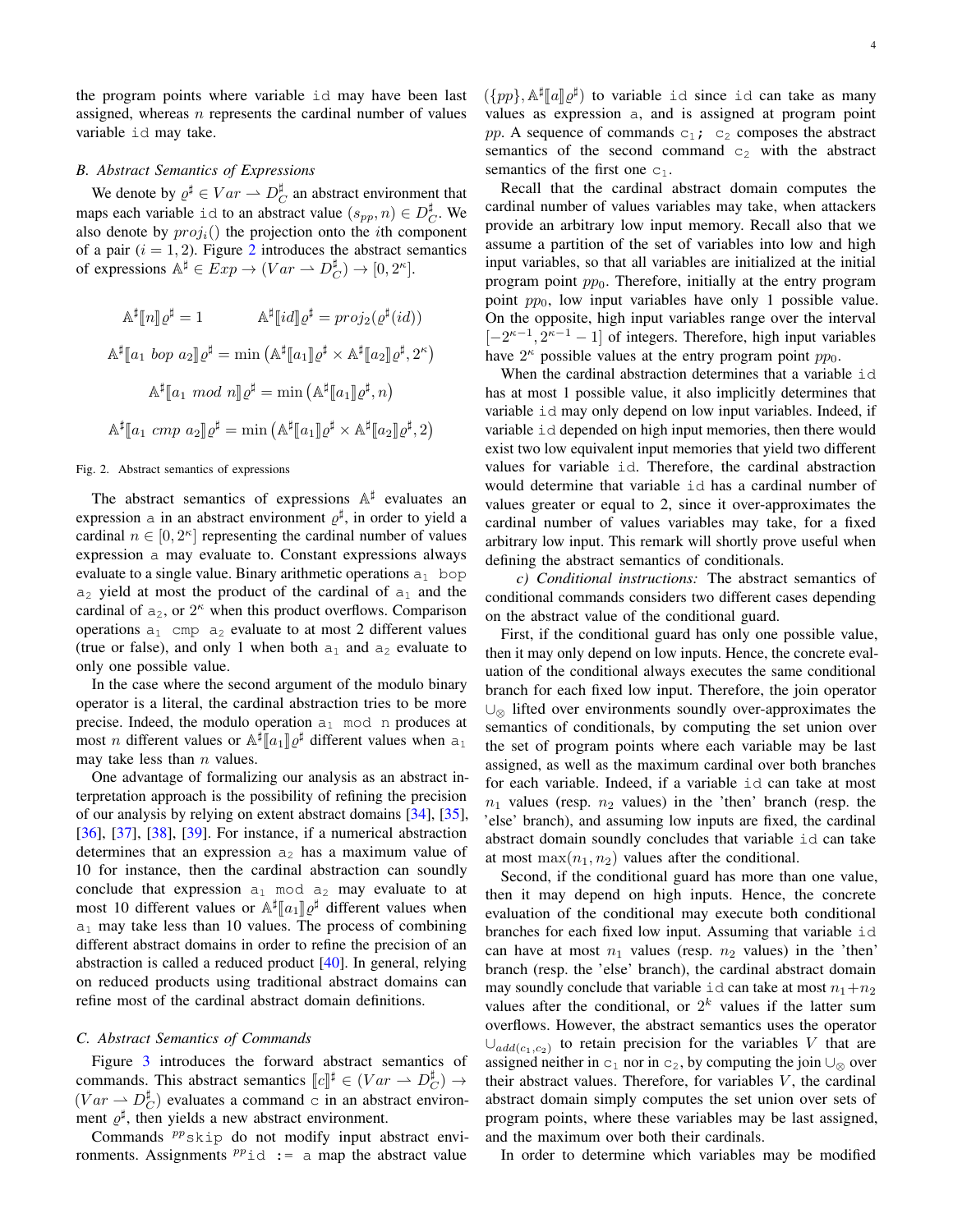$$
\begin{array}{ll}\n\left[ \begin{array}{ccccc}\n\mathbb{P}^p skip \right]^\sharp \varrho^\sharp \triangleq \varrho^\sharp & \mathbb{P}^p id := a \right]^\sharp \varrho^\sharp \triangleq \varrho^\sharp [id \mapsto (\{pp\}, \mathbb{A}^\sharp [\![a]\!] \varrho^\sharp)] & \mathbb{E}[\mathbf{c}_1; \ \mathbf{c}_2]^\sharp \varrho^\sharp \triangleq [\![\mathbf{c}_2]\!]^\sharp ([\![\mathbf{c}_1]\!]^\sharp \varrho^\sharp)\n\end{array} \\
\left[ \begin{array}{ccccc}\n\mathbb{P}^p if (a) \ c_1 \in \mathbb{A}^\sharp [\![a]\!] \varrho^\sharp \text{ in} & \mathbb{P}^p while (a) \ c_1]^\sharp \varrho^\sharp \triangleq \mathbb{E}[\mathbf{c}_2]^\sharp ([\![\mathbf{c}_1]\!]^\sharp \varrho^\sharp) & \mathbb{E}[\mathbf{c}_2]^\sharp ([\![\mathbf{c}_1]\!]^\sharp \varrho^\sharp) & \mathbb{E}[\mathbf{c}_2]^\sharp ([\![\![\mathbf{c}_1]\!]^\sharp \varrho^\sharp) & \mathbb{E}[\mathbf{c}_2]^\sharp ([\![\![\mathbf{c}_1]\!]^\sharp \varrho^\sharp) & \mathbb{E}[\mathbf{c}_2]^\sharp ([\![\![\mathbf{c}_2]\!]^\sharp \varrho^\sharp) & \mathbb{E}[\mathbf{c}_2]^\sharp ([\![\![\mathbf{c}_2]\!]^\sharp \varrho^\sharp) & \mathbb{E}[\mathbf{c}_2]^\sharp ([\![\![\mathbf{c}_2]\!]^\sharp \varrho^\sharp) & \mathbb{E}[\mathbf{c}_2]^\sharp ([\![\![\mathbf{c}_2]\!]^\sharp \varrho^\sharp) & \mathbb{E}[\mathbf{c}_2]^\sharp ([\![\![\mathbf{c}_2]\!]^\sharp \varrho^\sharp) & \mathbb{E}[\mathbf{c}_2]^\sharp ([\![\![\![\mathbf{c}_2]\!]^\sharp \varrho^\sharp) & \mathbb{E}[\mathbf{c}_2]^\sharp ([\![\![\![\mathbf{c}_2]\!]^\sharp \varrho^\sharp) & \mathbb{E}[\mathbf{c}_2]^\sharp ([\![\![\![\![\mathbf{c}_2]\!]^\sharp \varrho^\sharp)
$$

$$
PP(^{pp}while (a) c) \triangleq \{pp\} \cup PP(c) \qquad \qquad PP(^{pp}if (a) c_1 else c_2) \triangleq \{pp\} \cup PP(c_1) \cup PP(c_2)
$$

<span id="page-4-0"></span>Fig. 3. Abstract semantics of commands

within an instruction c, the cardinal abstract domain relies on the set of program points where variables may be last assigned as well as the operator  $PP(c)$ , that we define as the set of program points appearing in command c. Hence, instruction c does not modify variable id if  $PP(c) \cap s_{pp} = \emptyset$ , supposing  $s_{pp}$  over-approximates the set of program points where id may be last assigned. Note that this condition is only a sufficient one since  $s_{pp}$  is an over-approximation of the set of program points where variable id may be last assigned.

In general, abstract domains retain precision in conditional branches by relying on the conditional guard to reduce the abstract environments entering both the 'then' branch and the 'else' branch. For instance, let us assume that an interval analysis determines that variable x ranges over the interval  $[0, 9]$ , whereas variable y ranges over the interval  $[2, 5]$ . Then, in the case of a conditional guard  $(x == y)$  testing the equality of variables x and y, the interval analysis can soundly reduce both abstract values mapped to  $x$  and  $y$  in the 'then' branch to the intersection [2, 5] of both intervals. For simplicity of presentation, the cardinal abstract semantics of conditionals presented in Figure [3](#page-4-0) does not attempt to leverage on such reductions. We leave this improvement as future work.

*d) Loop instructions:* Let us denote by  $\subseteq_{\otimes}$  (resp. by  $\cup_{\otimes}$ ) the pointwise lifting of the partial order relation  $\subseteq$ <sub>⊗</sub> (resp. of the join operator ∪⊗) over environments:

Partial order: 
$$
\varrho_1^{\sharp} \subseteq_{\otimes} \varrho_2^{\sharp} \iff \forall id, \varrho_1^{\sharp}(id) \subseteq_{\otimes} \varrho_2^{\sharp}(id)
$$
  
Join operator:  $\varrho_1^{\sharp} \cup_{\otimes} \varrho_2^{\sharp} = \lambda id. \varrho_1^{\sharp}(id) \cup_{\otimes} \varrho_2^{\sharp}(id)$ .

The abstract semantics of loops requires computing an abstract environment  $\varrho^{\sharp}$  that is a loop invariant  $\dot{\subseteq}_{\otimes}$ -greater than the initial abstract environment  $\varrho_0^{\sharp}$ . This loop invariant  $\varrho^{\sharp}$ satisfies the following fixpoint equation:

$$
\varrho^{\sharp} = \varrho^{\sharp}_0 \dot{\cup}_{\otimes} ([\mathbb{P}^p if (a) c else \mathbb{P}^p skip]]^{\sharp} \varrho^{\sharp}).
$$

Therefore, we can define the abstract semantics of loops as the least fixpoint of  $F^{\sharp}$ , where  $F^{\sharp}$  is defined by:

$$
F^{\sharp} \triangleq \lambda \varrho^{\sharp} \cdot \varrho_0^{\sharp} \cup_{\otimes} ([\mathbb{P}^p if (a) c else \mathbb{P}^p skip] ]^{\sharp} \varrho^{\sharp}).
$$

The least fixpoint of  $F^{\sharp}$  exists, since  $F^{\sharp}$  is monotonic and the lattice of abstract environments is complete. Additionally, this least fixpoint can be computed iteratively  $[41]$ ,  $[42]$  by defining a sequence  $(x_n)_{n\geq 0}$  as follows:

$$
x_0 = \varrho_0^{\sharp}
$$
  

$$
x_{n+1} = \varrho_0^{\sharp} \dot{\cup}_{\otimes} ([\mathbb{P}^p if (a) c else \mathbb{P}^p skip] ]^{\sharp} x_n).
$$

The least fixpoint of  $F^{\sharp}$  is therefore equal to the limit  $x_{\infty}$  of the sequence  $(x_n)_{n\geq 0}$ .

# *D. Over-approximating the Maximum Leakage*

The cardinal abstract domain computes an overapproximation of the number of values variables may take, when attackers provide a low input memory. Hence, we can upper-bound the cardinal number of outputs attackers may observe when providing an arbitrary low input memory, in order to obtain an over-approximation of the maximum leakage.

Equation [\(2\)](#page-0-0) characterizes the observations attackers make for batch-job programs c after providing a low input memory as follows :

$$
outputs_{\varrho_{L_0}} = \{ (\varrho(v_1), \varrho(v_2) \dots, \varrho(v_f)) \mid \newline \exists \varrho_{H_0} \in \Sigma_{H_0}, \varrho_0 \triangleq (\varrho_{L_0}, \varrho_{H_0}) \text{ and } [c] \varrho_0 = \varrho \}.
$$
 (2)

Recall that we denote by  $v_1, v_2, \ldots v_f$  the variables that attackers may observe at the end of the program's execution. Notice also that the partition of variables into low and high outputs may be completely different from the partition of variables into low and high inputs.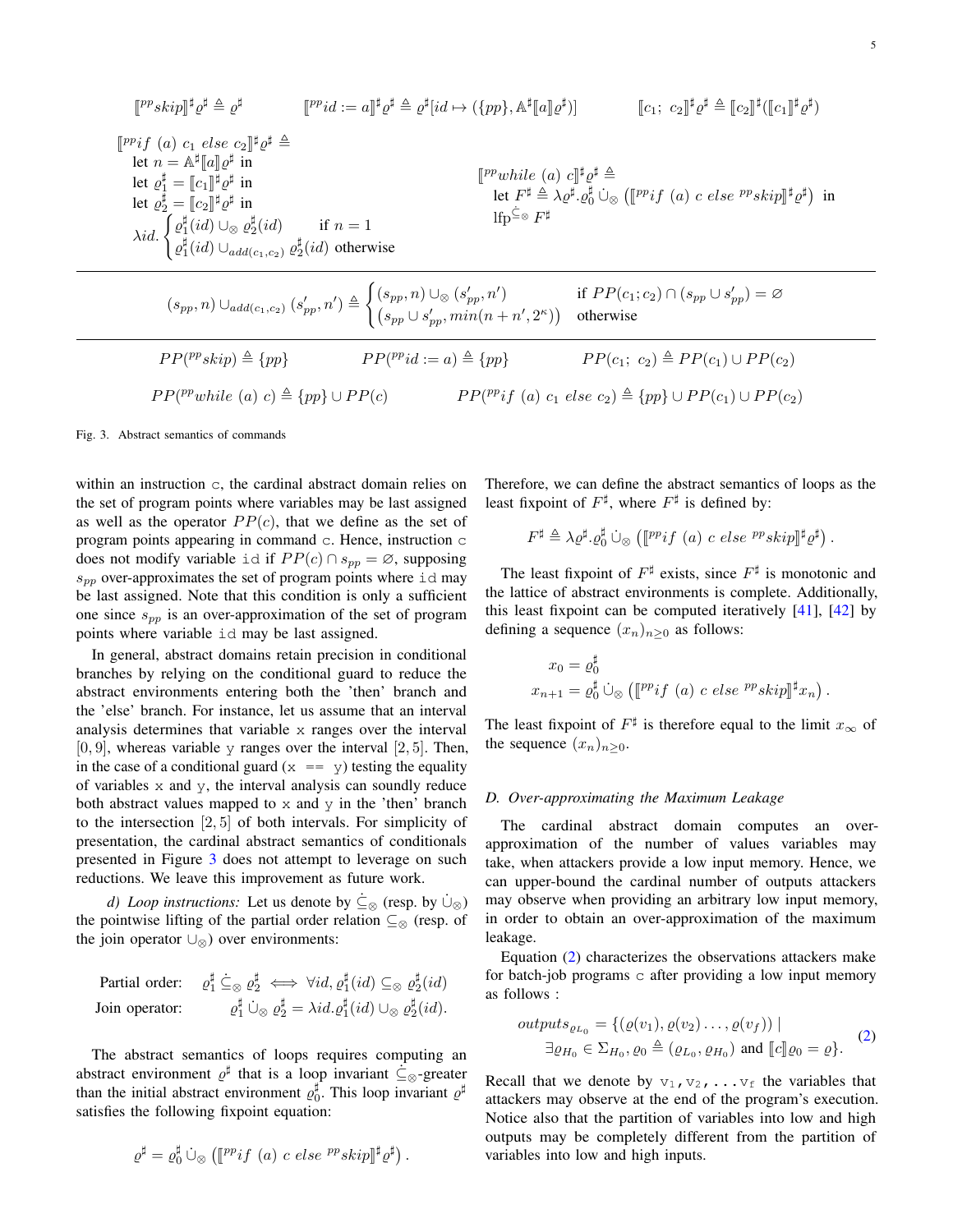Let us denote by  $R$  the set of sets of final reachable states for each fixed low input memory, for a batch-job program c:

$$
R \triangleq \{ \{ \varrho \mid \exists \varrho_{H_0} \in \Sigma_{H_0}, \varrho_0 \triangleq (\varrho_{L_0}, \varrho_{H_0}) \text{ and } \llbracket c \rrbracket \varrho_0 = \varrho \} \mid \varrho_{L_0} \in \Sigma_{L_0} \}.
$$

Then, we can prove that the maximum cardinal number of outputs attackers may observe, when providing a low input memory, can be over-approximated by relying on the cardinal abstraction. Indeed, assuming that  $\varrho^{\sharp}_{\psi}$  is the final abstract environment computed for the program c, the cardinal number of outputs attackers may observe is given by the product of cardinals computed by  $\varrho_{\Downarrow}^{\sharp}$ , over all low observable variables  $v_1, v_2, \ldots v_f$ :

$$
2^{\mathcal{ML}} = \max_{r \in R} |\{ (\varrho(v_1), \varrho(v_2) \dots, \varrho(v_f)) | \varrho \in r \}|
$$
  
\n
$$
\leq \text{(by losing relations in each set } r\text{)}
$$
  
\n
$$
\max_{r \in R} \prod_{1 \leq i \leq f} |\{\varrho(v_i) | \varrho \in r \}|
$$
  
\n
$$
\leq \text{(by losing relations in } R\text{)}
$$
  
\n
$$
\prod_{1 \leq i \leq f} \max_{r \in R} |\{\varrho(v_i) | \varrho \in r \}|\text{}
$$
  
\n
$$
\leq \text{(by soundness of the cardinal abstraction)}
$$
  
\n
$$
\prod_{1 \leq i \leq f} \text{proj}_2(\varrho_{\Downarrow}^{\sharp}(v_i)) \square
$$

The latter proof yields Theorem [1](#page-5-0) which provides an overapproximation of the maximum leakage for batch-job programs by relying on the cardinal abstract domain.

<span id="page-5-0"></span>**Theorem 1** (Over-approximation of  $ML$  for batch-job programs).

*For deterministic batch-job programs, the maximum leakage* ML *is upper-bounded by:*

$$
\mathcal{ML} \leq \log_2 \left( \prod_{1 \leq i \leq f} \text{proj}_2(\varrho_{\Downarrow}^{\sharp}(v_i)) \right)
$$

where  $\varrho_{\Downarrow}^{\sharp}$  denotes the abstract environment computed at the *end of the program, and*  $v_1$ ,  $v_2$ ,  $\ldots$   $v_f$  *denote the low output variables attackers are allowed to observe.*

Note that the proof of Theorem [1](#page-5-0) relies on the assumption that the cardinal abstract domain is sound. This same proof sets the stage for the proof of soundness of the cardinal abstraction:

- 1) define a semantics over a set  $R$  of sets of reachable states for each fixed low input memory, then
- 2) define an abstraction that ignores relations between variables in each set  $r \in R$
- 3) define an abstraction computing the cardinal number of values.

Therefore, the next section will sketch a soundness proof of the cardinal abstract domain.

# IV. SOUNDNESS

<span id="page-5-1"></span>Abstract interpretation generally requires defining a standard semantics for the considered language, describing the result 6

of executing a command over a concrete environment. Then, abstract interpretation focuses on defining a collecting semantics [\[28\]](#page-10-12) describing the details that are relevant to the properties of interest. These properties are in general not computable. Therefore, abstract interpretation frameworks introduce abstract representations aimed at approximating them. Finally, by linking the properties of interest to the abstract representations through a Galois connection, a sound abstract semantics can be systematically [\[43\]](#page-10-27) derived in order to tractably compute approximations of the properties of interest.

The denotational semantics of the While language of Figure [1](#page-2-7) is fairly standard. Thus, we omit it for concision. We make explicit only the denotational semantics of assignments. Indeed, since the cardinal abstract domain tracks the set of program points where variables may have been last assigned, we instrument the denotational semantics for assignments in order to track these program points as well:

$$
\llbracket^{pp}id := a \rrbracket \varrho = \varrho [id \mapsto (pp, \mathbb{A}[\![a]\!] \varrho)]
$$

Therefore, concrete environments  $\rho \in Var \to \mathbb{P} \times \mathbb{V}$  map a variable id to a pair of a program point  $pp \in \mathbb{P}$  and an integer value  $v \in V$  of size  $\kappa$ . The denotation  $\llbracket c \rrbracket \varrho$  yields an environment  $\varrho'$ . Additionally, we also denote by  $\mathbb{A}[[a]]\varrho$  the evaluation of an expression a in an environment  $\varrho$  that vields evaluation of an expression a in an environment  $\rho$ , that yields a value  $v \in V$ . Notice that the instrumentation of assignments to track the program points where variables are last assigned does not modify the semantics over values. An erasure of the program points yields the standard denotational semantics of a While language [\[33\]](#page-10-17).

## <span id="page-5-2"></span>*A. Collecting Semantics*

The choice of a collecting semantics depends on the problem of interest. Indeed, a collecting semantics must at least describe program behaviours that are relevant. Ideally, the collecting semantics should also abstract away from the details that are not relevant to the studied problem. Therefore, how should we define the collecting semantics to prove the soundness of the cardinal abstraction?

To answer this question intuitively, let us assume the simpler case of an abstract memory  $m^{\sharp} \triangleq \{x \mapsto 2\}$  determining that a variable x may take at most 2 different values. What would be the concrete memories  $m \in Var \rightarrow \mathbb{V}$  that are represented by  $m^{\sharp}$ ? Since variable x may take at most 2 different values, the possible values x may take are given by a set of sets of values  $v \in \mathbb{V}$ :

$$
\{V \in \mathcal{P}(\mathbb{V}): |V| \leq 2\} \in \mathcal{P}(\mathcal{P}(\mathbb{V})).
$$

Therefore, the concrete memories represented by  $m^{\sharp}$  are also given by a set  $R \in \mathcal{P}(\mathcal{P}(Var \rightarrow V))$  of sets of memories  $m \in Var \rightharpoonup V$ :

$$
R = \{ r \in \mathcal{P} \left( Var \rightharpoonup \mathbb{V} \right) : |\{ m(x) : m \in r \}| \le 2 \}.
$$

Intuitively, in each set r of memories, the memories  $m \in r$ map a variable x to at most 2 different values. Thus, we are going to define the collecting semantics over a set of sets of environments. Interestingly, if we consider a program  $\circ$  that accepts both low and high inputs, such a collecting semantics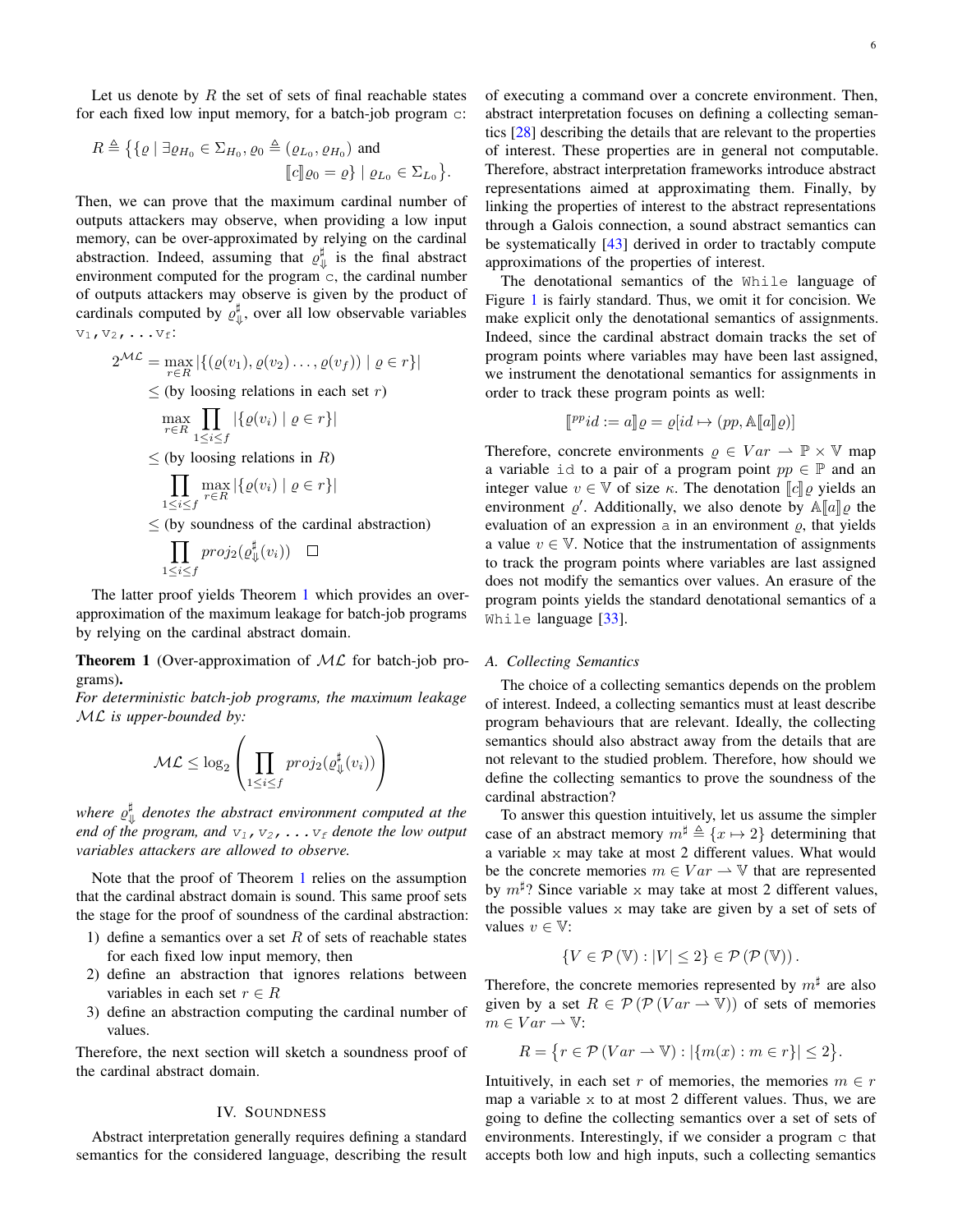also enables us to describe the set of sets of final reachable states, one set of final reachable states for each low input memory, in accordance with Equations [\(1\)](#page-0-2) and [\(2\)](#page-0-0).

Such structures implying an additional level of sets over environments naturally arise when dealing with security policies such as information flow policies. Indeed, Clarkson and Schneider [\[29\]](#page-10-13), [\[30\]](#page-10-14) note that important classes of security policies are best described by *hyperproperties* which they define as sets of legal sets of traces – legal wrt. a security policy –, in contrast to *properties* that are defined as sets of legal traces.

*e) Forward collecting semantics of commands:* Equation [\(3\)](#page-6-0) defines the forward collecting semantics for commands. This collecting semantics computes the set  $R'$  of sets of final reachable environments when a command  $\circ$  is executed over a set R of sets of initial environments.

$$
[c]_c \in \mathcal{P}(\mathcal{P}(Var \to \mathbb{P} \times \mathbb{V})) \to \mathcal{P}(\mathcal{P}(Var \to \mathbb{P} \times \mathbb{V}))
$$
  

$$
[c]_c R \triangleq \{ \{ [c] \varrho \mid \varrho \in r \} \mid r \in R \}.
$$
 (3)

Notice that our collecting semantics  $\llbracket c \rrbracket_c$  is defined over an abstraction of hyperproperties. Indeed, Clarkson and Schneider [\[29\]](#page-10-13), [\[30\]](#page-10-14) define a hyperproperty as a set of sets of traces, where each trace is a sequence of states. They also define a relational hyperproperty as a set of sets of relational traces, where each relational trace is a pair of an initial state and a final state. Relational hyperproperties are an abstraction of the more general hyperproperties, since they forget about the intermediate states and keep only the initial and final states. Similarly, our set of sets of reachable states abstracts relational hyperproperties, by forgetting about the initial states and keeping only the final states. One can also compose an element-wise abstraction [\[44\]](#page-10-28) with the reachability abstraction  $[45]$  in order to directly abstract a hyperproperty into a set of sets of reachable states.

Cousot and Cousot [\[31,](#page-10-15) Section 11] stress down that the notion of a collecting semantics "is relative to a set of questions. It defines exactly which questions can be answered about programs". They also define a collecting semantics over a set of sets of states, similar to the one we define in Equation [\(3\)](#page-6-0), while observing that this collecting semantics is more general than the basic collecting semantics defined over a set of states. Such a collecting semantics with an additional level of sets also implicitly appears in Amtoft and Banerjee's [\[32,](#page-10-16) Section 3] work, since the Galois connection they introduce relates a set of sets of relational traces to their abstract domain computing independences between variables.

*f) Forward collecting semantics of expressions:* Similarly to Equation  $(3)$ , Equation  $(4)$  defines the forward collecting semantics for expressions over a set of sets of environments. This semantics then yields a set of sets of values  $v \in \mathbb{V}$ .

$$
\mathbb{A}_{c}[\![a]\!] \in \mathcal{P} \left( \mathcal{P} \left( Var \rightharpoonup \mathbb{P} \times \mathbb{V} \right) \right) \to \mathcal{P} \left( \mathcal{P} \left( \mathbb{V} \right) \right)
$$
\n
$$
\mathbb{A}_{c}[\![a]\!] R \triangleq \{ \{ \mathbb{A}[\![a]\!] \varrho \mid \varrho \in r \} \mid r \in R \}. \tag{4}
$$

## *B. Sketch of the Soundness Proof*

Once we define a collecting semantics for commands, we need to construct a Galois connection that relates the lattice of concrete objects  $R \in \mathcal{P}(\mathcal{P}(Var \mapsto \mathbb{P} \times \mathbb{V}))$  to the lattice of abstract ones  $\varrho^{\sharp} \in Var \mapsto D_C^{\sharp}$ . With such a Galois

connection, we can derive [\[43\]](#page-10-27) a sound abstract semantics  $\llbracket c \rrbracket^{\sharp}$  for commands as well as a sound abstract semantics for<br>expressions  $\mathbb{A}^{\sharp}\llbracket c \rrbracket$ . For the sake of pedagogical presentation, let expressions  $\mathbb{A}^{\sharp}[a]$ . For the sake of pedagogical presentation, let us for now postulate the existence of such a Galois connection us for now postulate the existence of such a Galois connection  $(\dot{\alpha}, \dot{\gamma})$ :

<span id="page-6-3"></span>
$$
\langle \mathcal{P}(\mathcal{P}(Var \rightarrow \mathbb{P} \times \mathbb{V})); \subseteq, \varnothing, \mathcal{P}(Var \rightarrow \mathbb{P} \times \mathbb{V}), \cup, \cap \rangle
$$
\n
$$
\xrightarrow{\check{\gamma}} \qquad (5)
$$

$$
\langle Var \rightarrow \mathcal{P}(\mathbb{P}) \times [0, 2\kappa] ; \dot{\subseteq}_{\otimes}, \lambda x. (\emptyset, 0), \lambda x. (\mathbb{P}, 2\kappa), \dot{\cup}_{\otimes}, \dot{\cap}_{\otimes} \rangle
$$

Then, in order to derive a sound abstract semantics for commands, we can consider the functional abstraction  $\alpha_{com}^{\triangleright}$ defined in Equation [\(6\)](#page-6-2), in order to transpose functions  $\llbracket c \rrbracket_c$ of the concrete collecting semantics to functions  $\llbracket c \rrbracket^{\sharp}$  of the obstract semantics. Note that Equation (6) denotes by Equation abstract semantics. Note that Equation  $(6)$  denotes by  $Env$  the set  $Var \rightharpoonup \mathbb{P} \times \mathbb{V}$  of concrete environments, and by  $Env^{\sharp}$  the set  $Var \rightharpoonup D_C^{\sharp}$  of abstract environments.

<span id="page-6-0"></span>
$$
\alpha_{com}^{\triangleright} \in (\mathcal{P}(\mathcal{P}(Env)) \to \mathcal{P}(\mathcal{P}(Env))) \to (Env^{\sharp} \to Env^{\sharp})
$$

$$
\alpha_{com}^{\triangleright}([\![c]\!]_c) \triangleq \dot{\alpha} \circ [\![c]\!]_c \circ \dot{\gamma}
$$
(6)

Finally, note that  $\alpha_{com}^{\infty}([\![c]\!]_c)$  provides the best abstraction<br>the collecting semantics of commands. However, this of the collecting semantics of commands. However, this abstraction might not be computable in general. Therefore, soundness only requires that the abstract semantics  $\llbracket c \rrbracket^{\sharp}$ of commands over-approximates the functional abstraction  $\alpha_{com}^{\triangleright}(\llbracket c \rrbracket_c)$  of the collecting semantics:

<span id="page-6-2"></span>
$$
\alpha_{com}^{\rhd}(\llbracket c \rrbracket_c)\varrho^{\sharp} \stackrel{\textstyle\cdot}{\subseteq}_{\otimes} \llbracket c \rrbracket^{\sharp} \varrho^{\sharp}.
$$

Similarly, we also construct a functional abstraction  $\alpha_{exp}^{\triangleright}$ in order to derive a sound abstract semantics for expressions. The functional abstraction  $\alpha_{exp}^{D}$  transposes functions  $A_c[a]$  of the concrete collecting computies of expressions to functions the concrete collecting semantics of expressions to functions  $\mathbb{A}^{\sharp}[\![a]\!]$  of the abstract semantics of expressions:

$$
\alpha_{exp}^{\rhd}\in\left(\mathcal{P}\left(\mathcal{P}\left(Env\right)\right)\to\mathcal{P}\left(\mathcal{P}\left(\mathbb{V}\right)\right)\right)\to\left(Env^{\sharp}\to\left[0,2^{\kappa}\right]\right).
$$

Additionally, the abstract semantics of expressions  $\mathbb{A}^{\sharp}[[a]]$  is sound if it verifies the following condition: sound if it verifies the following condition:

$$
\alpha_{exp}^{\triangleright}(\mathbb{A}_c[\![a]\!])\varrho^{\sharp} \leq \mathbb{A}^{\sharp}[\![a]\!]\varrho^{\sharp}.
$$

Figure [4](#page-7-1) summarizes the steps towards building the Galois connection  $(\dot{\alpha}, \dot{\gamma})$  assumed in Equation [\(5\)](#page-6-3). We mainly rely on the fact that composing Galois connections yields a new Galois connection. Thus, composing a non-relational abstraction  $(\alpha_r, \gamma_r)$  with the pointwise abstraction  $(\alpha_c, \gamma_c)$  of values yields the desired Galois connection  $(\dot{\alpha}, \dot{\gamma})$ . The complete details can be found in Appendix A, included as supplemental material.

Theorems [2](#page-6-4) and [3](#page-6-5) state the soundness of the cardinal abstract domain.

<span id="page-6-4"></span><span id="page-6-1"></span>**Theorem 2** (Soundness of the abstract semantics  $\mathbb{A}^{\sharp}[\![a]\!]$ ).<br>The abstract semantics of armassions in Figure 2 is sound *The abstract semantics of expressions in Figure [2](#page-3-0) is sound:*

$$
\alpha_{exp}^{\triangleright}(\mathbb{A}_c[\![a]\!])\varrho^{\sharp} \leq \mathbb{A}^{\sharp}[\![a]\!]\varrho^{\sharp}.
$$

<span id="page-6-5"></span>**The abstract semantics of commands in Figure 3** is sourced.<br>The abstract semantics of commands in Figure 3 is sourced. *The abstract semantics of commands in Figure [3](#page-4-0) is sound:*

$$
\alpha_{com}^{\triangleright}([\![c]\!]_c)\varrho^{\sharp} \subseteq_{\otimes} [\![c]\!]^{\sharp}\varrho^{\sharp}.
$$

Both proofs can be found in Appendices B and C.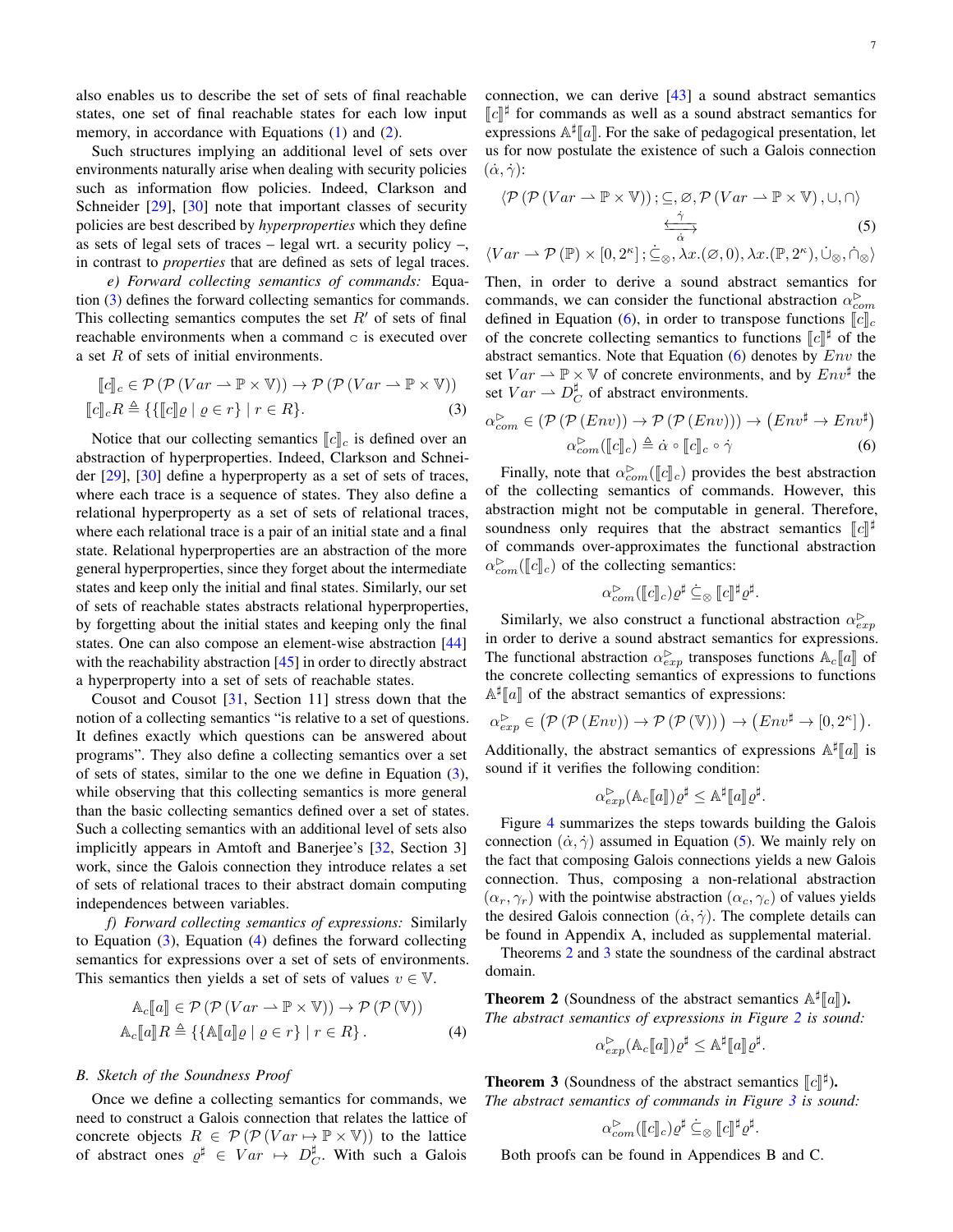$$
\mathcal{P}(\mathcal{P}(Var \rightarrow \mathbb{P} \times \mathbb{V}))
$$
\n
$$
\alpha_{\mathbb{Q}} \Big| \Big[ \gamma_{\mathbb{Q}} \qquad \text{Non-relational element-wise} \Big] \qquad \alpha_{\times} \circ \alpha_{\mathbb{Q}_{\times}} \Big[ \gamma_{\mathbb{Q}_{\times}} \circ \gamma_{\times} \text{ Artribute independent} \text{abstraction [44]}
$$
\n
$$
\mathcal{P}(Var \rightarrow \mathcal{P}(\mathbb{P} \times \mathbb{V}))
$$
\n
$$
\alpha_{\mathbb{Z}} \Big| \gamma_{\mathbb{Z}} \qquad \text{Non-relational abstraction} \qquad \alpha_{\mathbb{Q}} \Big| \gamma_{\mathbb{Q}} \qquad \text{Component-wise abstraction} \qquad \text{invariant}
$$
\n
$$
Var \rightarrow \mathcal{P}(\mathcal{P}(\mathbb{P} \times \mathbb{V})))
$$
\n
$$
\frac{\langle \mathcal{P}(\mathcal{P}(\mathbb{P} \times \mathbb{V})))}{\langle \mathcal{P}(\mathcal{P}(\mathbb{P} \times \mathbb{V}))) \rangle} \subseteq \rangle
$$
\n
$$
\frac{\langle \mathcal{P}(\mathcal{P}(\mathbb{P} \times \mathbb{V})))}{\langle \mathcal{P}(\mathcal{P}(\mathbb{P} \times \mathbb{V}))) \rangle} \subseteq \rangle
$$
\n
$$
\frac{\langle \mathcal{P}(\mathcal{P}(\mathbb{P} \times \mathbb{V})))}{\langle \mathcal{P}(\mathbb{P}(\mathbb{P} \times \mathbb{V}))) \rangle} \subseteq \rangle}{Var \rightarrow \mathcal{P}(\mathcal{P}(\mathbb{P} \times \mathbb{V})))}
$$
\n
$$
\alpha_{\mathbb{Q}} \xrightarrow{\alpha_{\mathbb{Q}} \circ \alpha_{\mathbb{Q}} \circ \alpha_{\mathbb{Q}} \circ \alpha_{\mathbb{Q}} \circ \alpha_{\mathbb{Q}}}
$$
\n
$$
\frac{\langle \mathcal{P}(\mathbb{P} \times \mathbb{V})))}{\langle \mathcal{P}(\mathbb{P}(\mathbb{P} \times \mathbb{V}))) \rangle} \subseteq \rangle
$$
\n
$$
\frac{\langle \mathcal{P}(\mathbb{P}(\mathbb{P} \times \mathbb{V})))}{\langle \mathcal{P}(\mathbb{
$$

<span id="page-7-1"></span><span id="page-7-0"></span>Fig. 4. Building the Galois connection  $(\dot{\alpha}, \dot{\gamma})$ 

#### V. PRECISION

Throughout our developments of the cardinal abstraction, we consider some optimizations in order to enhance the precision of our analysis, while we leave out some others for future work. For instance, the cardinal abstract domain tracks the program points where variables may have been last assigned, in order to improve its precision in the case of branching instructions. However, we leave off optimizations such as reducing abstract environments by relying on conditional guards, or combining the cardinal abstraction with numerical abstract domains [\[46\]](#page-10-30), [\[28\]](#page-10-12). These choices are motivated by making the precision of the cardinal abstraction reach a first checkpoint; indeed, the cardinal abstraction is at least as precise as a flow-sensitive type system [\[4\]](#page-9-3), [\[5\]](#page-9-4) for the two point lattice  $\langle \{L, H\}; \sqsubseteq, L, H, \sqcup, \sqcap \rangle.$ 

Intuitively, abstracting further the results of cardinal abstract domain, by mapping variables having a cardinal number of at most 1 to a low security level  $L$  and mapping variables having a cardinal number strictly greater than 1 to a high security level H, yields an analysis that is at least as precise as Hunt and Sands' type system.

Let us first introduce an abstraction operator  $@_{LH}$  mapping a cardinal number  $n$  to a security label  $L$  or  $H$ :

$$
\begin{aligned}\n\mathbb{Q}_{LH} \in [0, 2^{\kappa}] &\mapsto \{L, H\} \\
\mathbb{Q}_{LH}(n) &\triangleq \begin{cases}\nL \text{ if } n \le 1 \\
H \text{ otherwise}\n\end{cases}\n\end{aligned}
$$

This abstraction can be lifted to abstract environments through a pointwise abstraction [\[31\]](#page-10-15) as well as a projection that forgets about the program points:

$$
\alpha_{\mathbb{Q}_{LH}} \in (Var \to D_C^{\sharp}) \mapsto (Var \to \{L, H\})
$$
  

$$
\alpha_{\mathbb{Q}_{LH}}(\varrho^{\sharp}) \triangleq \lambda x. \mathbb{Q}_{LH} (proj_2(\varrho^{\sharp}(x)))
$$

Lemma [1](#page-7-2) proves that the abstract semantics of expressions is as precise as the type labelling of expressions. A proof of Lemma [1,](#page-7-2) by structural induction on expressions, is presented in Appendix D.

<span id="page-7-2"></span>Lemma 1 (The abstract semantics of expressions is at least as precise as the type labelling of expressions).

*For all expressions a, for all abstract environments*  $\varrho^{\sharp}$  ∈  $Var \rightharpoonup D_{C}^{\sharp}$ , for all type environments  $\Gamma \in Var \rightharpoonup \{L, H\}$ , *such that:*  $\mathbb{A}^{\sharp}[a] \rho^{\sharp} = n$  *and*  $\Gamma \vdash a : t$ *.*<br>*It holds that:* 

*It holds that:*

$$
\alpha_{\mathbb{Q}_{LH}}(\varrho^{\sharp}) \sqsubseteq \Gamma \implies \mathbb{Q}_{LH}(n) \sqsubseteq t
$$

Theorem [4](#page-7-3) proves that the abstract semantics of commands is at least as precise as the type labelling of commands. We let the partial order  $\subseteq$  denote the pointwise lifting of the partial order over security labels to type environments. A proof of Theorem [4](#page-7-3) is presented in Appendix D. This proof is by structural induction on commands and relies on Lemma [1.](#page-7-2)

<span id="page-7-3"></span>Theorem 4 (The abstract semantics of commands is at least as precise as the type labelling of commands).

For all commands c, for all abstract environments  $\varrho_0^{\sharp}, \varrho^{\sharp}$ , and *type environments*  $\Gamma_0$ ,  $\Gamma$  *such that:*  $\llbracket c \rrbracket^{\sharp} \varrho_0^{\sharp} = \varrho^{\sharp}$  *and*  $L \vdash$  $\Gamma_0$  $\{c\}$ Γ.

*It holds that:*

$$
\alpha_{\mathbb{Q}_{LH}}(\varrho_0^\sharp) \sqsubseteq \Gamma_0 \implies \alpha_{\mathbb{Q}_{LH}}(\varrho^\sharp) \dot{\sqsubseteq} \Gamma
$$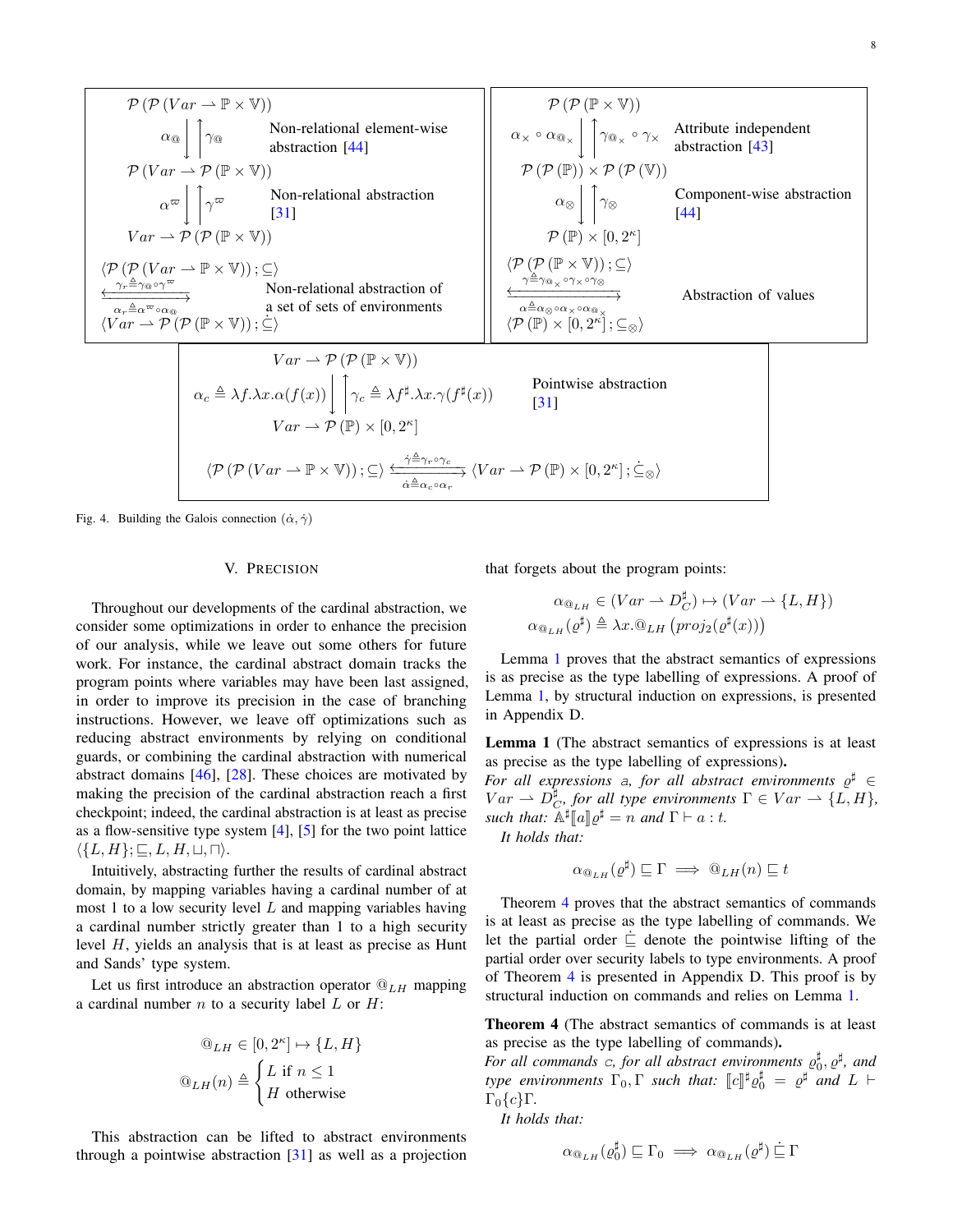The cardinal abstraction is almost exactly as precise as Hunt and Sands flow-sensitive type system. The only case that stands out is the following expression secret mod 1 that we uncovered while trying to prove that the cardinal abstraction is exactly as precise as Hunt and Sands' flow-sensitive type system. Indeed, assuming that variable secret may take more than 2 values, the cardinal abstraction still determines that this expression has at most 1 possible value, whereas the typing judgement for expressions reasons on the free variables of that expression, and labels the expression secret mod 1 as high H. Another corner case is the expression secret mod 0 where the cardinal abstraction determines as having 0 value, which is still sound considering that this expression is undefined. This also warrants one of our design decisions to formalize our analysis as an abstract domain, since we can rely on reduced products [\[40\]](#page-10-24) to not only enhance the precision of the cardinal abstract domain, but also to prove the absence of runtime errors in analysed programs.

As a direct result of Theorem [4,](#page-7-3) Corollary [1](#page-8-1) states that the cardinal abstraction computes a leakage of zero bits for programs that are "well-typed" by Hunt and Sands' flowsensitive type system. By "well-typed", we mean that the final typing environment computed by the flow-sensitive type system labels as low all output variables  $v_1, v_2, \ldots v_f$  that attackers may observe.

<span id="page-8-1"></span>Corollary 1 (Zero leakage for well-typed programs).

For all commands c, for all abstract environments  $\varrho_0^{\sharp}$ ,  $\varrho^{\sharp}$ , and *type environments*  $\Gamma_0$ ,  $\Gamma$  *such that:*  $\left[\begin{array}{c} c \end{array}\right]^\sharp c_0^\sharp = e^\sharp$ , and  $L \vdash$ <br> $\Gamma$ ,  $\left\{a\right\} \Gamma$  and for all  $i \in [1, f]$  anotic  $\left(\begin{array}{c} a^\sharp(a) \\ b \end{array}\right) \neq 0$  $\Gamma_0\{c\}\Gamma$ *, and for all*  $i \in [1, f]$ *,*  $proj_2(\varrho^{\sharp}(v_i)) \neq 0$ *.* 

*It holds that:*

$$
\alpha_{\mathbb{Q}_{LH}}(\varrho_0^{\sharp}) \sqsubseteq \Gamma_0 \text{ and } (\forall i \in [1, f], \Gamma(v_i) = L)
$$

$$
\implies \log_2 \left( \prod_{1 \le i \le f} \text{proj}_2(\varrho^{\sharp}(v_i)) \right) = 0.
$$

Since the cardinal abstraction is at least as precise as a flowsensitive type system for the two point lattice, it is appealing to rely on this abstract domain even when interested in proving that a program complies with a qualitative security policy such as termination-insensitive non-interference [\[2\]](#page-9-1). Indeed, in addition to labelling variables as low or high, the cardinal abstraction also provides quantitative information that may assist in making better informed decisions when declassification is necessary.

Unlike Hunt and Sands' [\[4\]](#page-9-3), [\[5\]](#page-9-4) type system, the cardinal abstraction quantifies information flow only for the two-point lattice. Future work includes a generalization of the cardinal abstract domain to handle the case of arbitrary multilevel security lattices.

# VI. RELATED WORK

<span id="page-8-0"></span>Clark, Hunt and Malacaria [\[47\]](#page-10-31) build on Denning's [\[11\]](#page-9-10) work in order to propose a measure of information leakage, based on Shannon entropy [\[12\]](#page-9-11) and mutual information. In particular, they prove in the deterministic setting that the leakage of a program can be measured by the conditional

Shannon entropy of the observable outputs, knowing the public inputs. They also prove that this latter quantity equals zero in the case of a deterministic program iff. the program is noninterferent. Clark et al. [\[48\]](#page-10-32) also propose a type system to quantify information flow for deterministic batch-job programs with low inputs. They also prove that if attackers can observe non-termination, their analysis under-estimates the leakage by at most one bit. The same argument can be used to prove that the cardinal abstraction also under-estimates the leakage by at most one bit if attackers can observe non-termination. Indeed, the observation of non-termination by attackers can be modelled as an additional observable output ⊥, which means that the upper-bound computed by the cardinal abstraction is under-estimated by at most 1 bit.

Clarkson et al. [\[14\]](#page-9-13), [\[15\]](#page-9-14) propose a quantitative measure, based on information belief [\[16\]](#page-10-0). This measure reasons on attackers' belief, namely the probability distribution of the confidential input that attackers may assume. Clarkson et al. model how attackers revise their belief after observing outputs of a program. The revised attackers' belief as well as the initial belief provide a way to measure the improvement in the accuracy of attackers' belief. Clarkson et al. also propose to measure this improvement in accuracy by relying on relative entropy [\[49\]](#page-10-33), a pseudo-metric defined over probability distributions.

Smith [\[17\]](#page-10-1) notes that Shannon entropy and mutual information are unsuitable metrics for estimating information flow leakage in particular scenarios. Indeed, Shannon entropy of a random variable can be arbitrarily high despite being highly vulnerable to being guessed in one try [\[50\]](#page-10-34). Smith then proposes the use of min-entropy as a measure for quantifying information flow. This measure estimates the probability that attackers guess the confidential inputs in one try, after observing a program run. Additionally, Smith proves that the maximum leakage over all a priori distributions measured either with min-entropy (namely, min-capacity) or Shannon entropy (namely, capacity) coincide for deterministic programs, and conjecture that min-capacity upper-bounds capacity for probabilistic programs [\[18\]](#page-10-2).

Braun, Chatzikokolakis and Palamidessi [\[51\]](#page-10-35) propose an additive notion of information leakage based on the probability that attackers guess the wrong confidential inputs. They also investigate how to compute supremums for their additive notion as well as for min-entropy [\[17\]](#page-10-1). Particularly, they prove that the supremum for min-entropy is reached when the confidential inputs are uniformly distributed [\[51\]](#page-10-35), [\[18\]](#page-10-2).

Alvim et al. [\[52\]](#page-10-36) propose a generalization of min-entropy using gain functions. Gain functions model a variety of scenarios for attackers, such as the advantage attackers gain from guessing part of the secret or making a set of guesses. They also prove in the probabilistic setting that min-capacity is an upper bound on both Shannon capacity and capacity defined using gain functions. Hence, min-capacity offers a way to abstract from a priori distributions of the confidential inputs and to bound various entropy-based information flow metrics. Note however that different quantitative information flow metrics are appropriate for modelling different attacks scenarios [\[17\]](#page-10-1).

Backes, Köpf and Rybalchenko  $[21]$  $[21]$  propose to synthesize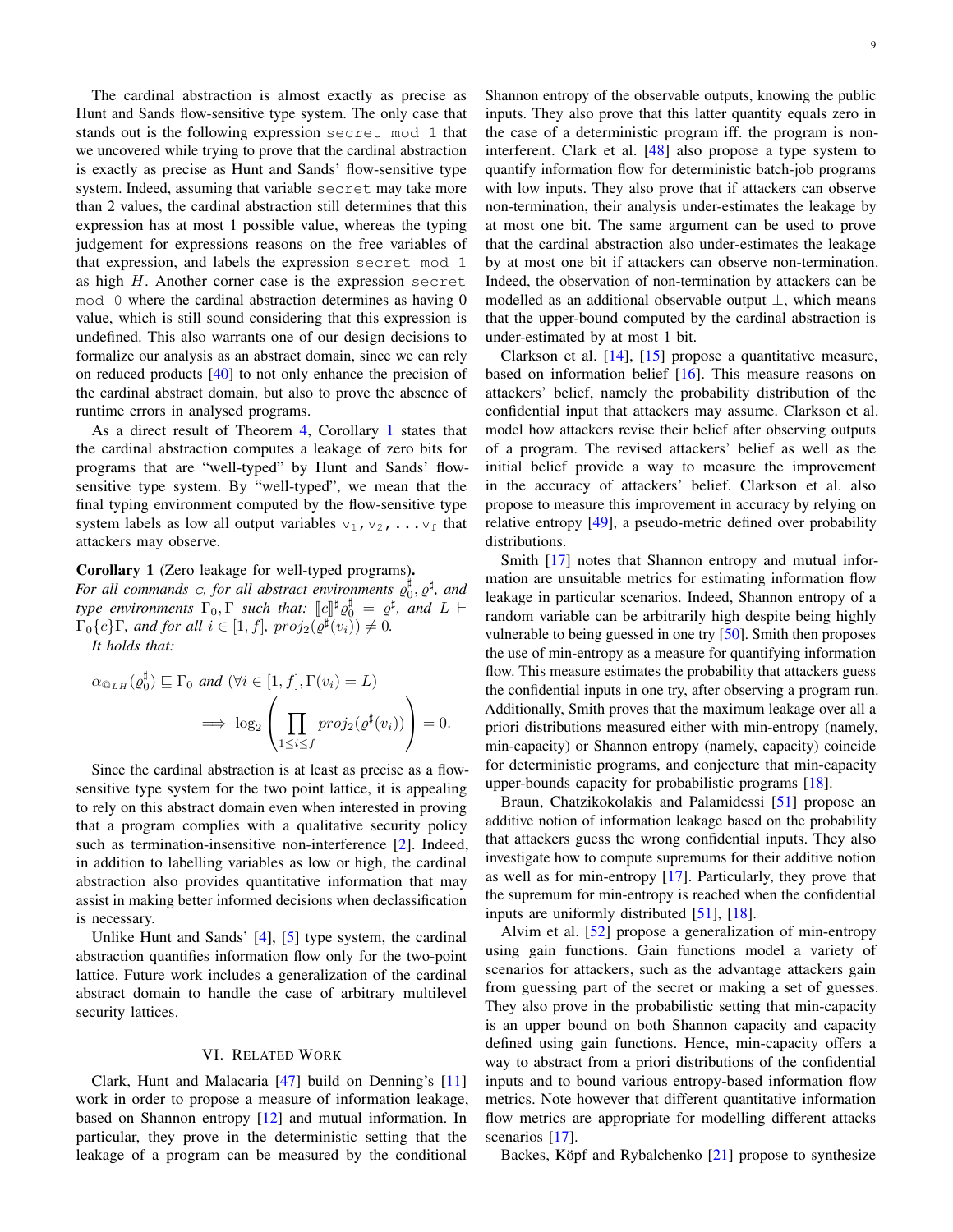the equivalence classes induced by outputs over low equivalent memories by relying on software model checkers. Their approach characterizes the maximum leakage  $ML$  by counting the number of such equivalence classes. Additionally, they also estimate the size of such equivalence classes in order to compute other quantitative information flow metrics such as Shannon entropy [\[12\]](#page-9-11) and the Guessing entropy [\[53\]](#page-10-37). Heusser and Malacaria [\[22\]](#page-10-6) also rely on a similar technique to quantify information flow for database queries. Köpf and Rybalchenko [\[54\]](#page-10-38) note that the exact computation of information-theoretic characteristics is prohibitively hard, and propose instead to rely on approximation-based analyses.

In particular, Köpf and Rybalchenko [[54\]](#page-10-38) rely on both abstract interpretation and model checking to compute overapproximations and under-approximations of the equivalence classes over the low equivalent memories. Therefore, they can compute an upper-bound and a lower-bound over the maximum leakage  $ML$ . Additionally, they propose a randomization technique based on sampling in order to bound Shannon entropy [\[12\]](#page-9-11). Their abstract interpretation approach relies on over-approximating the set of reachable states, which delivers an imprecise upper-bound of the leakage for programs accepting both low and high inputs. Köpf and Rybalchenko also propose to rely on self-composition [\[6\]](#page-9-5), [\[7\]](#page-9-6), [\[8\]](#page-9-7), [\[20\]](#page-10-4) to model a scenario where attackers may refine their knowledge by influencing the low inputs. Klebanov [\[23\]](#page-10-7) relies on a similar techniques to handle programs with low inputs, and uses two different approaches to quantify information leaks. The first approach computes a functional specification of programs using user-supplied invariants, and the second one relies on self-composition to automatically compute the equivalence classes over low input memories. Klebanov also propose the use of polyhedra to synthesize linear constraints over variables. He then relies on symbolic procedures to compute both the number and size of the equivalent classes over low input memories. However, this approach does not support programs with arbitrary expressions.

# VII. CONCLUSION

<span id="page-9-15"></span>This paper proposes a novel analysis, the cardinal abstraction, for [QIF](#page-0-1) in batch-job programs. Following the abstract interpretation framework [\[28\]](#page-10-12), we formalize the cardinal abstract domain and prove its soundness.

Unlike previous approaches aimed at [QIF,](#page-0-1) our approach does not rely on an underlying reachability analysis. Instead, the cardinal abstraction approximates variety directly to precisely upper-bound the maximum leakage. We also prove the precision of our analysis by proving that the cardinal abstraction computes a maximum leakage of zero for programs that are "well-typed" wrt. a traditional flow-sensitive type system [\[4\]](#page-9-3), [\[5\]](#page-9-4).

<span id="page-9-16"></span>We also propose an implementation of the cardinal abstrac-tion by modifying an existing prototype abstract interpreter<sup>[1](#page-9-16)</sup> for an imperative While language. This implementation enhances the precision of the cardinal abstraction by relying on a reduced product [\[40\]](#page-10-24) of both the cardinal abstract domain

and an interval abstract domain [\[34\]](#page-10-18). Indeed, one advantage of formalizing our analysis as an abstract interpretation approach is the possibility of improving its precision by combining it with existing domains [\[39\]](#page-10-23), [\[35\]](#page-10-19), [\[36\]](#page-10-20), [\[37\]](#page-10-21), [\[38\]](#page-10-22). In particular, we plan on building on the cardinal abstraction and Miné's [[38\]](#page-10-22) previous work in order to enhance the cardinal abstraction with relational constraints, while still supporting arbitrary non-linear expressions.

Future work also includes generalizing the cardinal abstraction for [QIF](#page-0-1) in the case of a multilevel security lattice. By doing so, we also hope to gain more insights towards understanding abstract interpretation-based verification methods for hyperproperties. The cardinal abstraction is but a first step towards that goal. Indeed, we are aware that the bounding problem in [QIF](#page-0-1) the cardinal abstraction targets is not a ksafety property, but a hypersafety [\[29\]](#page-10-13), [\[30\]](#page-10-14), [\[55\]](#page-10-39), [\[56\]](#page-10-40), [\[57\]](#page-10-41).

Additionally, we would also like to extend our approach to deal with real-world programs. In ongoing work, we are extending the restricted batch-job computation model to a more general one [\[58\]](#page-10-42), and will move from there to target richer programming languages.

#### **REFERENCES**

- <span id="page-9-0"></span>[1] J. A. Goguen and J. Meseguer, "Security Policies and Security Models." *IEEE Symposium on Security and Privacy*, pp. 11–20, 1982.
- <span id="page-9-1"></span>[2] A. Sabelfeld and A. C. Myers, "Language-based information-flow security," *Selected Areas in Communications, IEEE Journal on*, vol. 21, no. 1, pp. 5–19, 2003.
- <span id="page-9-2"></span>[3] D. Volpano, C. Irvine, and G. Smith, "A Sound Type System for Secure Flow Analysis," *Journal in Computer Security*, vol. 4, no. 2-3, pp. 167– 187, 1996.
- <span id="page-9-3"></span>[4] S. Hunt and D. Sands, "On flow-sensitive security types," in *POPL '06: Conference record of the 33rd ACM SIGPLAN-SIGACT symposium on Principles of programming languages*, New York, New York, USA, Jan. 2006, pp. 79–90.
- <span id="page-9-4"></span>[5] ——, "From Exponential to Polynomial-Time Security Typing via Principal Types." in *ESOP*. City University London, 2011, pp. 297–316.
- <span id="page-9-5"></span>[6] Á. Darvas, R. Hähnle, and D. Sands, "A Theorem Proving Approach to Analysis of Secure Information Flow," in *Programming Languages and Systems*. Berlin, Heidelberg: Springer Berlin Heidelberg, 2005, pp. 193–209.
- <span id="page-9-6"></span>[7] G. Barthe, P. R. D'Argenio, and T. Rezk, "Secure information flow by self-composition," in *Computer Security Foundations Workshop, 2004. Proceedings. 17th IEEE*. IEEE, 2004, pp. 100–114.
- <span id="page-9-7"></span>[8] H. Unno, N. Kobayashi, and A. Yonezawa, "Combining type-based analysis and model checking for finding counterexamples against noninterference," in *PLAS '06: Proceedings of the 2006 workshop on Programming languages and analysis for security*. New York, New York, USA: ACM Press, 2006, p. 17.
- <span id="page-9-8"></span>[9] G. Le Guernic, A. Banerjee, T. P. Jensen, and D. A. Schmidt, "Automatabased confidentiality monitoring," in *ASIAN'06: Proceedings of the 11th Asian computing science conference on Advances in computer science: secure software and related issues*. Springer-Verlag, Dec. 2006.
- <span id="page-9-9"></span>[10] A. Russo and A. Sabelfeld, "Dynamic vs. Static Flow-Sensitive Security Analysis," in *Computer Security Foundations Symposium (CSF), 2010 23rd IEEE*. IEEE, 2010, pp. 186–199.
- <span id="page-9-10"></span>[11] D. E. R. Denning, *Cryptography and data security*. Addison-Wesley Longman Publishing Co., Inc., 1982.
- <span id="page-9-11"></span>[12] C. E. Shannon, "A Mathematical Theory of Communication," The Bell *System Technical Journal*, vol. 27, pp. 379–423, 1948.
- <span id="page-9-12"></span>[13] D. Clark, S. Hunt, and P. Malacaria, "Quantitative Analysis of the Leakage of Confidential Data." *Electronic Notes in Theoretical Computer Science*, vol. 59, no. 3, pp. 238–251, 2002.
- <span id="page-9-13"></span>[14] M. R. Clarkson, A. C. Myers, and F. B. Schneider, "Belief in information flow," *Computer Security Foundations, 2005. CSFW-18 2005. 18th IEEE Workshop*, pp. 31–45, 2005.
- <span id="page-9-14"></span>[15] ——, "Quantifying information flow with beliefs," *Journal of Computer Security*, vol. 17, pp. 655–701, 2009.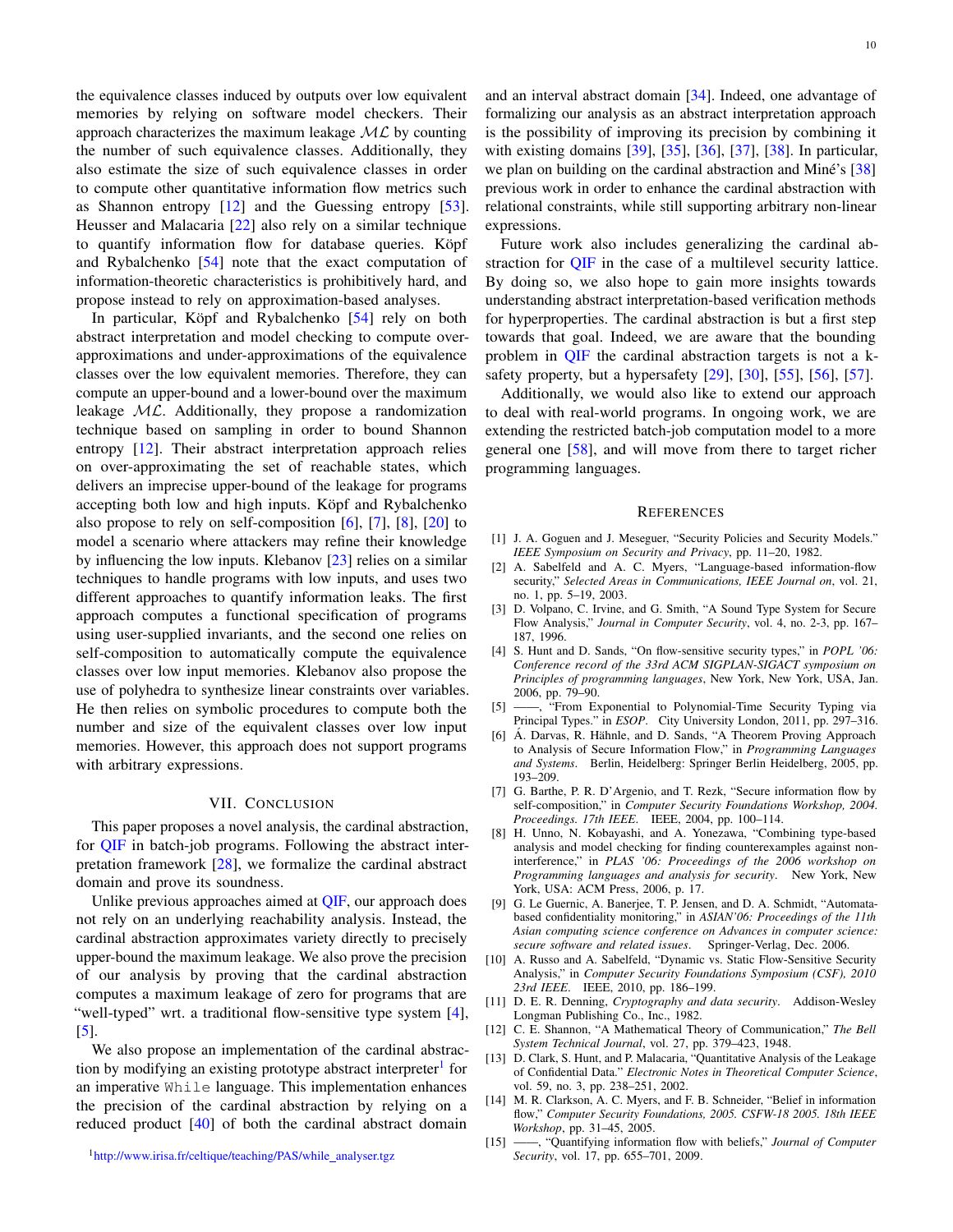- <span id="page-10-0"></span>[16] J. Y. Halpern, *Reasoning about uncertainty*. MIT press Cambridge, 2003.
- <span id="page-10-1"></span>[17] G. Smith, "On the foundations of quantitative information flow," in *Proceedings of the 12th International Conference on Foundations of Software Science and Computational Structures: Held As Part of the Joint European Conferences on Theory and Practice of Software, ETAPS 2009*, ser. FOSSACS '09. Berlin, Heidelberg: Springer-Verlag, 2009, pp. 288–302.
- <span id="page-10-2"></span>[18] ——, "Quantifying information flow using min-entropy," in *Quantitative Evaluation of Systems (QEST), 2011 Eighth International Conference on*. IEEE, 2011, pp. 159–167.
- <span id="page-10-3"></span>[19] A. Rényi, "On measures of entropy and information," in the Fourth *Berkeley Symposium on Mathematical Statistics and Probability*, 1961.
- <span id="page-10-4"></span>[20] G. Barthe, P. R. D'Argenio, and T. Rezk, "Secure information flow by self-composition." *Mathematical Structures in Computer Science*, vol. 21, no. 6, pp. 1207–1252, 2011.
- <span id="page-10-5"></span>[21] M. Backes, B. Köpf, and A. Rybalchenko, "Automatic discovery and quantification of information leaks," in *Security and Privacy, 2009 30th IEEE Symposium on*. IEEE, 2009, pp. 141–153.
- <span id="page-10-6"></span>[22] J. Heusser and P. Malacaria, "Applied Quantitative Information Flow and Statistical Databases." in *Formal Aspects in Security and Trust*, 2009, pp. 96–110.
- <span id="page-10-7"></span>[23] V. Klebanov, "Precise quantitative information flow analysis - a symbolic approach." *Electr. Notes Theor. Comput. Sci. ()*, vol. 538, pp. 124–139, 2014.
- <span id="page-10-8"></span>[24] T. A. Henzinger, R. Jhala, R. Majumdar, and K. L. McMillan, "Abstractions from proofs," in *the 31st ACM SIGPLAN-SIGACT symposium*. New York, New York, USA: ACM Press, 2004, pp. 232–244.
- <span id="page-10-9"></span>[25] T. Ball, R. Majumdar, T. D. Millstein, and S. K. Rajamani, "Automatic predicate abstraction of C programs," in *the ACM SIGPLAN 2001 conference*. New York, New York, USA: ACM Press, 2001, pp. 203–213.
- <span id="page-10-10"></span>[26] E. M. Clarke, D. Kroening, and F. Lerda, "A Tool for Checking ANSI-C Programs." *TACAS*, vol. 2988, no. Chapter 15, pp. 168–176, 2004.
- <span id="page-10-11"></span>[27] B. Köpf and A. Rybalchenko, "Automation of Quantitative Information-Flow Analysis." *SFM*, vol. 7938, no. Chapter 1, pp. 1–28, 2013.
- <span id="page-10-12"></span>[28] P. Cousot and R. Cousot, "Abstract interpretation: a unified lattice model for static analysis of programs by construction or approximation of fixpoints," in *POPL '77: Proceedings of the 4th ACM SIGACT-SIGPLAN symposium on Principles of programming languages*. New York, New York, USA: ACM Request Permissions, Jan. 1977, pp. 238–252.
- <span id="page-10-13"></span>[29] M. R. Clarkson and F. B. Schneider, "Hyperproperties," *Computer Security Foundations Symposium, 2008. CSF '08. IEEE 21st*, pp. 51–65, 2008.
- <span id="page-10-14"></span>[30] ——, "Hyperproperties." *Journal of Computer Security*, vol. 18, no. 6, pp. 1157–1210, 2010.
- <span id="page-10-15"></span>[31] P. Cousot and R. Cousot, "Higher-order abstract interpretation (and application to comportment analysis generalizing strictness, termination, projection and PER analysis of functional languages)," in *Computer Languages, 1994., Proceedings of the 1994 International Conference on*. IEEE Comput. Soc. Press, 1994, pp. 95–112.
- <span id="page-10-16"></span>[32] T. Amtoft and A. Banerjee, "Information Flow Analysis in Logical Form," in *Programming Languages and Systems*. Berlin, Heidelberg: Springer Berlin Heidelberg, 2004, pp. 100–115.
- <span id="page-10-17"></span>[33] G. Winskel, *The formal semantics of programming languages: an introduction*, Feb. 1993.
- <span id="page-10-18"></span>[34] P. Cousot and R. Cousot, "Static determination of dynamic properties of programs," in *Proceedings of the second International Symposium on Programming*. Paris, 1976, pp. 106–130.
- <span id="page-10-19"></span>[35] P. Cousot and N. Halbwachs, "Automatic Discovery of Linear Restraints Among Variables of a Program." *POPL*, pp. 84–96, 1978.
- <span id="page-10-20"></span>[36] L. Mauborgne and X. Rival, "Trace partitioning in abstract interpretation based static analyzers," in *ESOP'05: Proceedings of the 14th European conference on Programming Languages and Systems*. Berlin, Heidelberg: Springer-Verlag, Apr. 2005, pp. 5–20.
- <span id="page-10-21"></span>[37] A. Miné, "The octagon abstract domain," *Higher-order and symbolic computation*, vol. 19, no. 1, pp. 31–100, Mar. 2006.
- <span id="page-10-22"></span>[38] ——, "Symbolic Methods to Enhance the Precision of Numerical Abstract Domains," in *Verification, Model Checking, and Abstract Interpretation*. Berlin, Heidelberg: Springer Berlin Heidelberg, Jan. 2006, pp. 348–363.
- <span id="page-10-23"></span>[39] P. Cousot, R. Cousot, J. Feret, L. Mauborgne, A. Miné, D. Monniaux, and X. Rival, "Combination of Abstractions in the ASTREE Static Analyzer," ´ in *Programming Languages and Systems*. Berlin, Heidelberg: Springer Berlin Heidelberg, 2007, pp. 272–300.
- <span id="page-10-24"></span>[40] P. Cousot and R. Cousot, "Systematic design of program analysis frameworks," in *Proceedings of the 6th ACM SIGACT-SIGPLAN symposium on Principles of programming languages*. ACM, 1979, pp. 269–282.
- <span id="page-10-25"></span>[41] A. Tarski, "A lattice-theoretical fixpoint theorem and its applications," *Pacific journal of Mathematics*, vol. 5, no. 2, pp. 285–309, 1955.
- <span id="page-10-26"></span>[42] P. Cousot and R. Cousot, "Constructive versions of Tarski's fixed point theorems," *Pacific journal of Mathematics*, vol. 82, no. 1, pp. 43–57, 1979.
- <span id="page-10-27"></span>[43] P. Cousot, "The calculational design of a generic abstract interpreter," *NATO ASI SERIES F COMPUTER AND SYSTEMS SCIENCES*, vol. 173, pp. 421–506, 1999.
- <span id="page-10-28"></span>[44] J. Midtgaard and T. P. Jensen, "A Calculational Approach to Control-Flow Analysis by Abstract Interpretation." *SAS*, vol. 5079, no. Chapter 23, pp. 347–362, 2008.
- <span id="page-10-29"></span>[45] J. Bertrane, P. Cousot, R. Cousot, J. Feret, L. Mauborgne, A. Miné, and X. Rival, "Static Analysis and Verification of Aerospace Software by Abstract Interpretation," in *AIAA Infotech@Aerospace 2010*. Reston, Virigina: American Institute of Aeronautics and Astronautics, Jun. 2012.
- <span id="page-10-30"></span>[46] P. Granger, "Static analysis of arithmetical congruences," *International Journal of Computer Mathematics*, 1989.
- <span id="page-10-31"></span>[47] D. Clark, S. Hunt, and P. Malacaria, "Quantitative Information Flow, Relations and Polymorphic Types." *Journal of Logic and Computation*, vol. 15, no. 2, pp. 181–199, 2005.
- <span id="page-10-32"></span>[48]  $\frac{1}{2}$  ''A static analysis for quantifying information flow in a simple imperative language," *Journal of Computer Security*, vol. 15, no. 3, pp. 321–371, 2007.
- <span id="page-10-33"></span>[49] T. M. Cover and J. A. Thomas, *Elements of Information Theory 2nd Edition*. Wiley-Interscience, 2006.
- <span id="page-10-34"></span>[50] B. Espinoza and G. Smith, "Min-entropy as a resource," *Information and Computation*, vol. 226, pp. 57–75, May 2013.
- <span id="page-10-35"></span>[51] C. Braun, K. Chatzikokolakis, and C. Palamidessi, "Quantitative notions of leakage for one-try attacks," *Electronic Notes in Theoretical Computer Science*, vol. 249, pp. 75–91, 2009.
- <span id="page-10-36"></span>[52] M. S. Alvim, K. Chatzikokolakis, C. Palamidessi, and G. Smith, "Measuring Information Leakage Using Generalized Gain Functions." in *2012 IEEE 25th Computer Security Foundations Symposium (CSF)*. IEEE, 2012, pp. 265–279.
- <span id="page-10-37"></span>[53] J. L. Massey, "Guessing and entropy," in *1994 IEEE International Symposium on Information Theory*. IEEE, 1994, p. 204.
- <span id="page-10-38"></span>[54] B. Köpf and A. Rybalchenko, "Approximation and Randomization for Quantitative Information-Flow Analysis," in *CSF '10: Proceedings of the 2010 23rd IEEE Computer Security Foundations Symposium*. IEEE Computer Society, Jul. 2010, pp. 3–14.
- <span id="page-10-39"></span>[55] H. Yasuoka and T. Terauchi, "On Bounding Problems of Quantitative Information Flow," in *Computer Security – ESORICS 2010*. Berlin, Heidelberg: Springer Berlin Heidelberg, Jan. 2010, pp. 357–372.
- <span id="page-10-40"></span>[56] ——, "Quantitative Information Flow - Verification Hardness and Possibilities," *2010 IEEE 23rd Computer Security Foundations Symposium (CSF)*, pp. 15–27, 2010.
- <span id="page-10-41"></span>[57] ——, "On bounding problems of quantitative information flow." *Journal of Computer Security*, vol. 19, no. 6, pp. 1029–1082, 2011.
- <span id="page-10-42"></span>[58] A. Askarov, S. Hunt, A. Sabelfeld, and D. Sands, "Termination-Insensitive Noninterference Leaks More Than Just a Bit," in *Computer Security - ESORICS 2008*, ser. Lecture Notes in Computer Science, vol. 5283, 2008.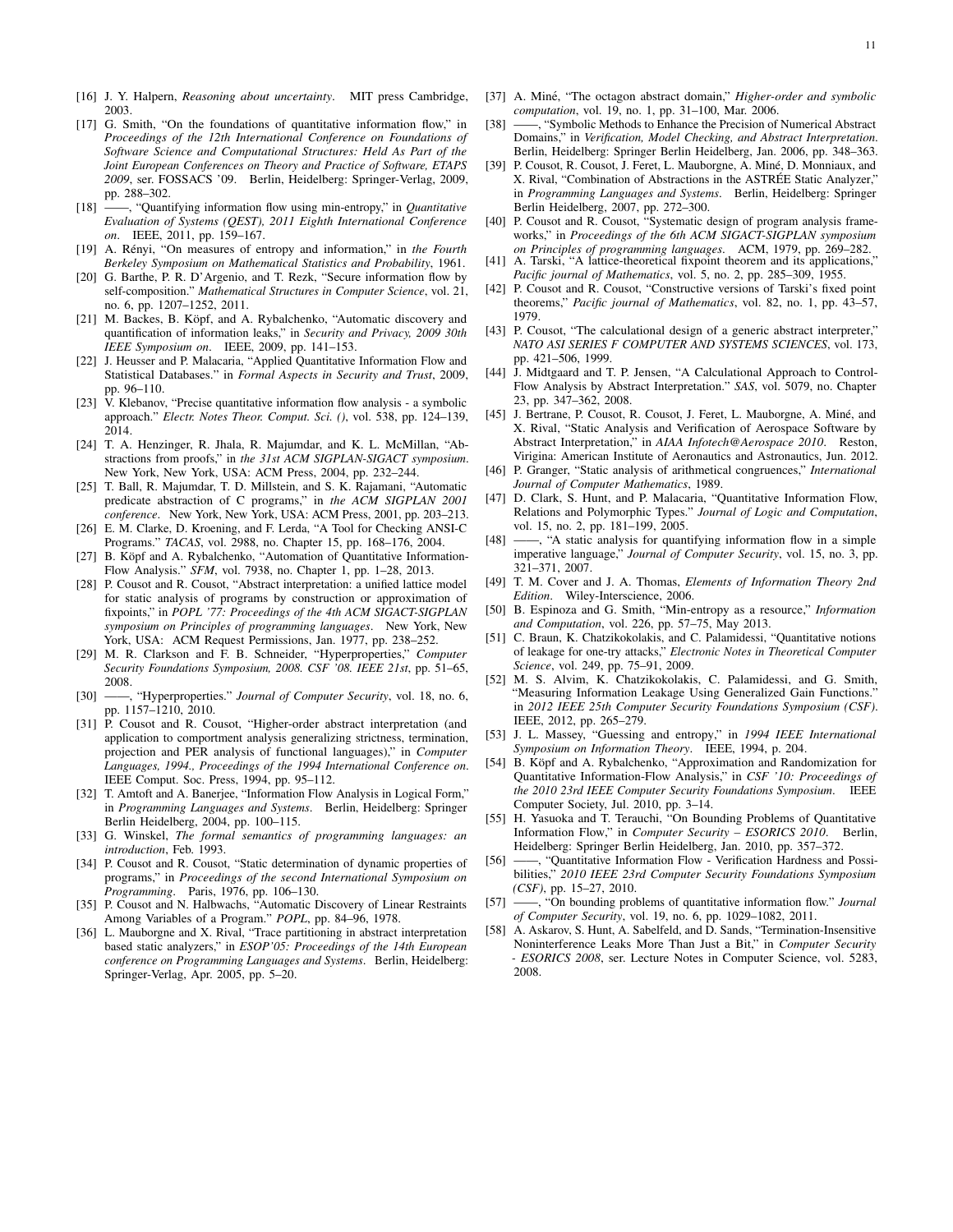APPENDIX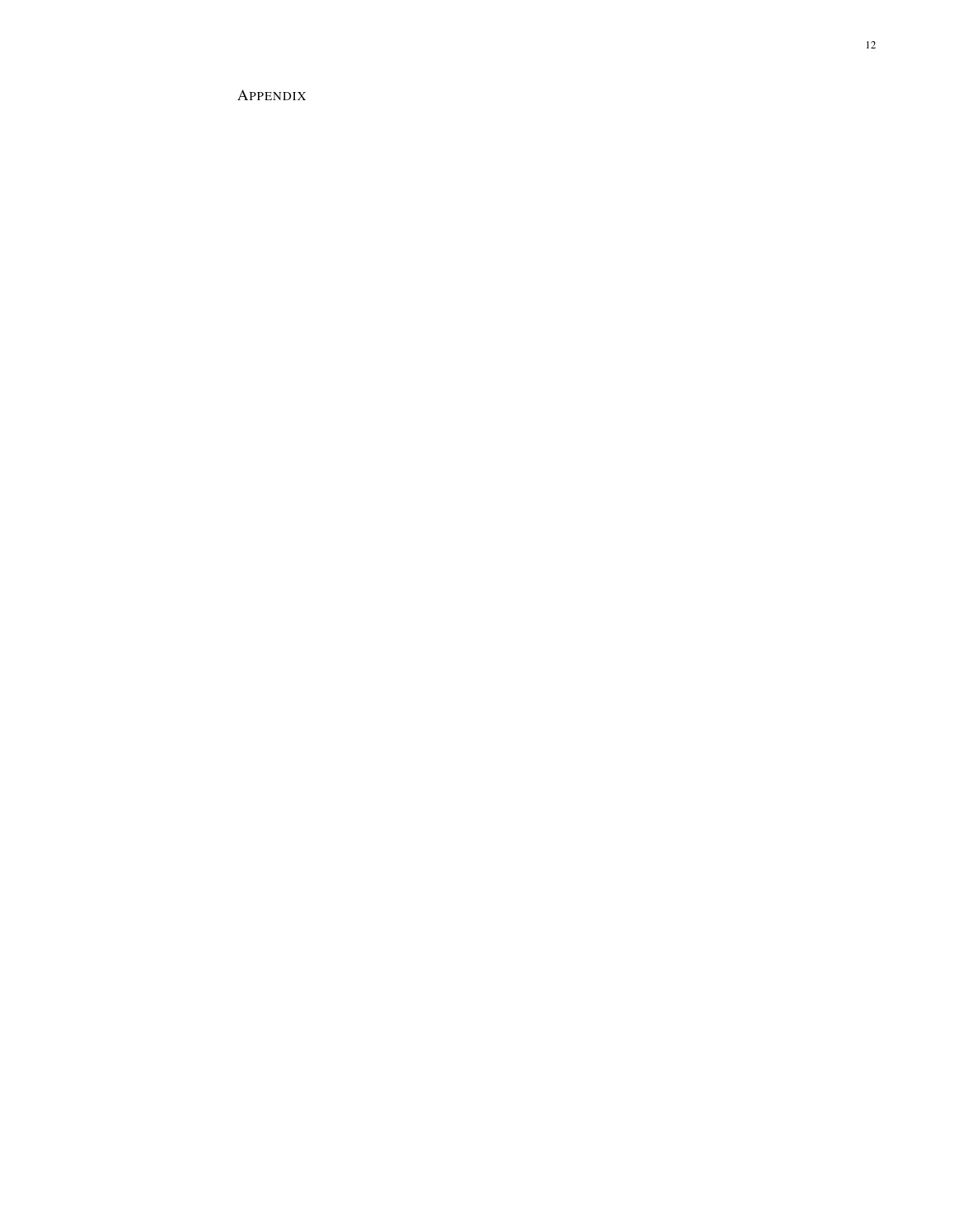This section builds the Galois connection assumed in Equation [\(5\)](#page-6-3):

$$
\langle \mathcal{P}(\mathcal{P}(Var \rightarrow \mathbb{P} \times \mathbb{V})); \subseteq, \varnothing, \mathcal{P}(Var \rightarrow \mathbb{P} \times \mathbb{V}), \cup, \cap \rangle
$$
  

$$
\xleftrightarrow{\qquad \qquad \overleftrightarrow{\alpha}} \langle Var \rightarrow \mathcal{P}(\mathbb{P}) \times [0, 2^{\kappa}] ; \dot{\subseteq}_{\otimes}, \lambda x.(\varnothing, 0), \lambda x.(\mathbb{P}, 2^{\kappa}), \dot{\cup}_{\otimes}, \dot{\cap}_{\otimes} \rangle
$$

The steps towards building such a Galois connection are summarized in Figure [4.](#page-7-1)

# *A Non-relational Abstraction of Environments*

The cardinal abstraction is a non-relational abstraction. Thus, we start by defining a first Galois connection that ignores the relationships among variables.

In the case of environment properties, the following abstraction function [\[43\]](#page-10-27) ignores relations between variables:

$$
\begin{aligned} \mathbb{Q} &\in \mathcal{P} \left( Var \to \mathbb{P} \times \mathbb{V} \right) \to \left( Var \to \mathcal{P} \left( \mathbb{P} \times \mathbb{V} \right) \right) \\ \mathbb{Q}(r) &\triangleq \lambda x. \{ \varrho(x) \mid \varrho \in r \} \end{aligned}
$$

Since our collecting semantics is defined over hyperproperties – sets of environment properties –, we lift the previous abstraction  $\omega$  over sets of properties through an element-wise abstraction [\[44\]](#page-10-28) denoted by  $\alpha_{\omega}$ :

$$
\alpha_{\mathbb{Q}}(R) \triangleq \{ \mathbb{Q}(r) \mid r \in R \}
$$
  
= 
$$
\{ \lambda x. \{ \varrho(x) \mid \varrho \in r \} \mid r \in R \}
$$
  

$$
\gamma_{\mathbb{Q}}(Q) \triangleq \{ r \mid \mathbb{Q}(r) \in Q \}
$$

Therefore, we obtain a Galois connection:

$$
\langle \mathcal{P}(\mathcal{P}(Var \rightarrow \mathbb{P} \times \mathbb{V})); \subseteq, \varnothing, \mathcal{P}(Var \rightarrow \mathbb{P} \times \mathbb{V}), \cup, \cap \rangle
$$
  

$$
\xrightarrow{\gamma_{\mathfrak{Q}}}
$$
  

$$
\langle \mathcal{P}(Var \rightarrow \mathcal{P}(\mathbb{P} \times \mathbb{V})); \subseteq, \varnothing, Var \rightarrow \mathcal{P}(\mathbb{P} \times \mathbb{V}), \cup, \cap \rangle
$$

The abstraction  $\alpha_{\text{Q}}$  only forgets relationships among variable in each set  $r \in R$  of environments. For instance, let us assume a set  $R_0$  of sets of environments defined as:

$$
R_0 \triangleq \left\{ \begin{array}{c} \{ [x \mapsto (pp_0, 0); y \mapsto (pp_0, 2)], [x \mapsto (pp_0, 0); y \mapsto (pp_0, 3)] \}, \\ \{ [x \mapsto (pp_0, 1); y \mapsto (pp_0, 4)], [x \mapsto (pp_0, 1); y \mapsto (pp_0, 5)] \} \end{array} \right\} \tag{7}
$$

Then, the abstraction  $\alpha_{\text{Q}}(R_0)$  yields:

$$
\alpha_{\mathfrak{A}}(R_0) = \left\{ \begin{aligned} [x \mapsto \{(pp_0, 0)\}; y \mapsto \{(pp_0, 2), (pp_0, 3)\}], \\ [x \mapsto \{(pp_0, 1)\}; y \mapsto \{(pp_0, 4), (pp_0, 5)\}] \end{aligned} \right\}
$$

In this latter set, we can further ignore relationships among variables through an additional non-relational abstraction:

<span id="page-12-1"></span><span id="page-12-0"></span>
$$
\alpha^{\varpi}(P) \triangleq \lambda x. \{p(x) \mid p \in P\}
$$

$$
\gamma^{\varpi}(Q) \triangleq \{p \mid \alpha^{\varpi}(p) \in Q\}
$$

Therefore,  $(\alpha^{\varpi}, \gamma^{\varpi})$  yields a Galois connection [\[31\]](#page-10-15):

$$
\langle \mathcal{P} (Var \rightarrow \mathcal{P} (\mathbb{P} \times \mathbb{V})); \subseteq, \varnothing, Var \rightarrow \mathcal{P} (\mathbb{P} \times \mathbb{V}), \cup, \cap \rangle
$$
  

$$
\xrightarrow[\alpha^{\varnothing}]{\gamma^{\varnothing}} \langle Var \rightarrow \mathcal{P} (\mathcal{P} (\mathbb{P} \times \mathbb{V})); \subseteq, \lambda x. \varnothing, \lambda x. \mathcal{P} (\mathbb{P} \times \mathbb{V}), \cup, \cap \rangle
$$

Since composing Galois connections yields a Galois connection, we define  $(\alpha_r, \gamma_r) \triangleq (\alpha^{\varpi} \circ \alpha_{\text{@}}, \gamma^{\varpi} \circ \gamma_{\text{@}})$  to obtain a non-relational abstraction over hyperproperties:

$$
\langle \mathcal{P}(\mathcal{P}(Var \to \mathbb{P} \times \mathbb{V})); \subseteq, \varnothing, \mathcal{P}(Var \to \mathbb{P} \times \mathbb{V}), \cup, \cap \rangle
$$
  

$$
\xrightarrow[\alpha_r \triangleq \alpha^{\varpi} \circ \alpha_0]{\gamma_r \triangleq \gamma \circ \varnothing \circ \gamma^{\varpi}} \langle Var \to \mathcal{P}(\mathcal{P}(\mathbb{P} \times \mathbb{V})); \subseteq, \lambda x. \varnothing, \lambda x. \mathcal{P}(\mathbb{P} \times \mathbb{V}), \cup, \cap \rangle \quad (8)
$$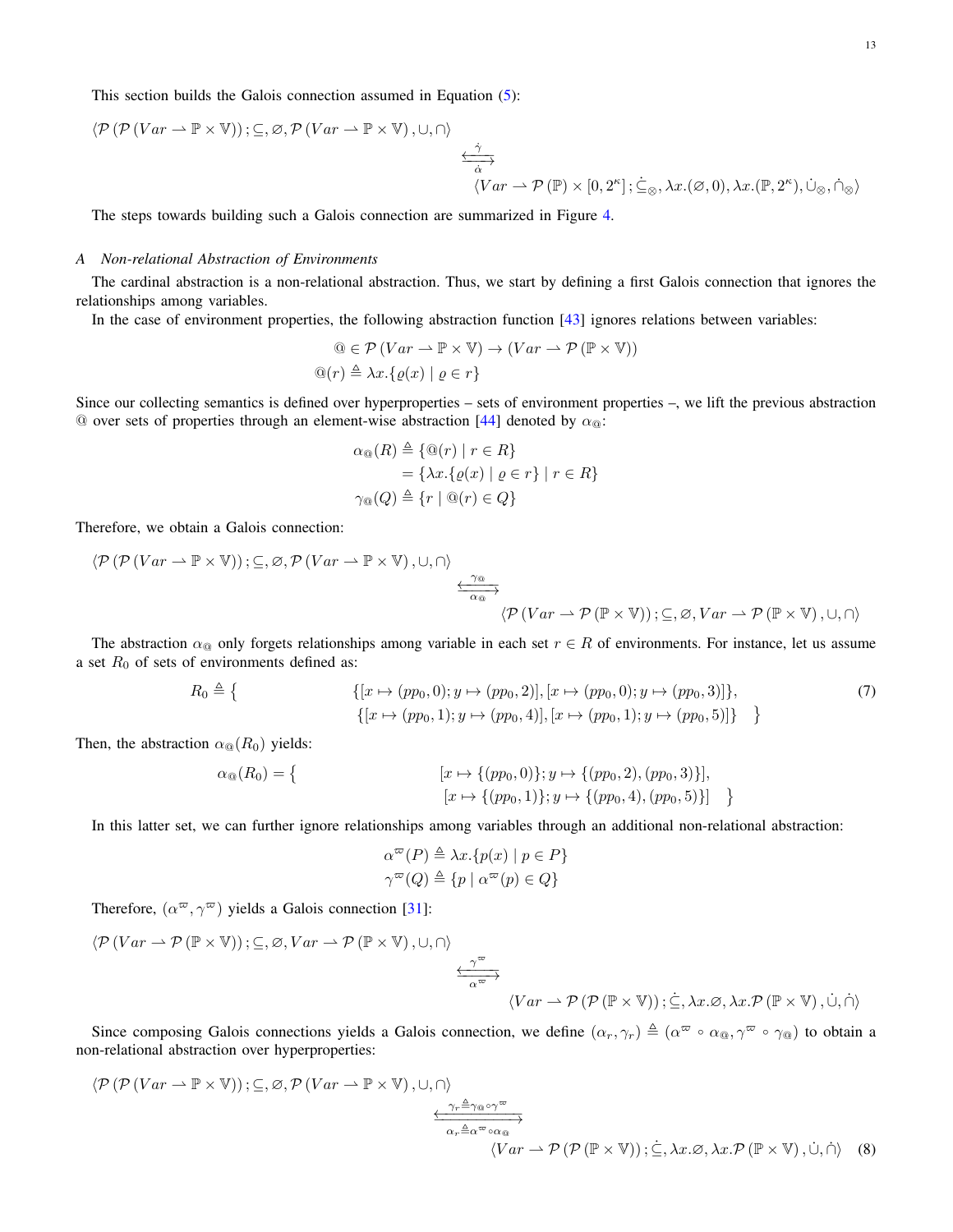14

If we recall the example set  $R_0$  of sets of environments defined in Equation [\(7\)](#page-12-0), then  $\alpha_r(R_0)$  ignores all relationships among variables:

$$
\alpha_r(R_0) = [x \mapsto \{\{(pp_0, 0)\}, \{(pp_0, 1)\}\};
$$

 $y \mapsto \{ \{ (pp_0, 2), (pp_0, 3) \}, \{ (pp_0, 4), (pp_0, 5) \} \}$ 

As we have defined a non-relational abstraction  $(\alpha_r, \gamma_r)$  over hyperproperties, we can now focus on defining an abstraction over sets of sets of values as shown in Section [IV-B.](#page-6-2) This latter abstraction can then be lifted over environments as illustrated by Section [IV-B.](#page-6-2)

# *B Abstraction of Values*

Similarly to the previous section, where we lift a non-relational abstraction to a set of sets of environments, we can also lift an *attribute independent abstraction* [\[43\]](#page-10-27), that forgets about relationships between components of pairs, to a set of sets of pairs through an element-wise abstraction.

*B0a Attribute independent abstraction:* The attribute independent abstraction function  $@_x$  is given by:

$$
\begin{aligned}\n&\mathbb{Q}_{\times} \in \mathcal{P}(\mathbb{P} \times \mathbb{V}) \to \mathcal{P}(\mathbb{P}) \times \mathcal{P}(\mathbb{V}) \\
&\mathbb{Q}_{\times}(p) \triangleq (\Pi_1(p), \Pi_2(p)) \\
&\Pi_i(p) \triangleq \{proj_i(x) \mid x \in p\}\n\end{aligned}
$$

Therefore, we define an element-wise abstraction  $\alpha_{\mathbb{Q}_\times}$  over a set of sets of pairs as follows:

$$
\alpha_{\mathbb{Q}_{\times}}(P) \triangleq \{ \mathbb{Q}_{\times}(p) \mid p \in P \}
$$
  
= \{ (\Pi\_1(p), \Pi\_2(p)) \mid p \in P \}  

$$
\gamma_{\mathbb{Q}_{\times}}(Q) \triangleq \{ p \mid \mathbb{Q}_{\times}(p) \in Q \}
$$

Therefore,  $(\alpha_{\text{Q}_\times}, \gamma_{\text{Q}_\times})$  defines a Galois connection:

$$
\langle \mathcal{P}(\mathcal{P}(\mathbb{P}\times\mathbb{V})); \subseteq, \varnothing, \mathcal{P}(\mathbb{P}\times\mathbb{V}), \cup, \cap \rangle
$$

<span id="page-13-1"></span><span id="page-13-0"></span>
$$
\langle \mathcal{P}(\mathcal{P}(\mathbb{P}) \times \mathcal{P}(\mathbb{V})); \subseteq, \varnothing, \mathcal{P}(\mathbb{P}) \times \mathcal{P}(\mathbb{V}), \cup, \cap \rangle \quad (9)
$$

Let us assume that  $P_0$  is a set of sets of pairs defined as follows:

$$
P_0 \triangleq \{ \{ (pp_0, 2), (pp_0, 3) \}, \{ (pp_0, 4), (pp_0, 5) \} \}
$$
\n
$$
(10)
$$

Then  $\alpha_{\mathbb{Q}_{\times}}(P_0)$  is given by:

$$
\alpha_{\mathbb{Q}_{\times}}(P_0) = \{ (\{pp_0\}, \{2, 3\}), (\{pp_0\}, \{4, 5\}) \}
$$

In this latter set, we can further ignore relationships among values through an additional attribute independent abstraction:

$$
\alpha_{\times}(Q) \triangleq (\Pi_1(Q), \Pi_2(Q))
$$
  

$$
\gamma_{\times}((X, Y)) \triangleq X \times Y
$$

Therefore, we obtain a Galois connection [\[43\]](#page-10-27):

$$
\left\langle \mathcal{P}\left(\mathcal{P}\left(\mathbb{P}\right)\times\mathcal{P}\left(\mathbb{V}\right)\right);\subseteq,\varnothing,\mathcal{P}\left(\mathbb{P}\right)\times\mathcal{P}\left(\mathbb{V}\right),\cup,\cap\right\rangle
$$

<span id="page-13-2"></span>
$$
\frac{\overbrace{\cdots}{\alpha_{x}}^{\gamma_{x}}}{\langle \mathcal{P}(\mathcal{P}(\mathbb{P})) \times \mathcal{P}(\mathcal{P}(\mathbb{V})): \subseteq_{x}, (\varnothing, \varnothing), \mathcal{P}(\mathbb{P}) \times \mathcal{P}(\mathbb{V}), \cup_{x}, \cap_{x} \rangle \quad (11)}
$$

with the component-wise ordering, join and meet:

$$
\subseteq x \triangleq \subseteq x \subseteq
$$
  

$$
\cup_x \triangleq \cup x \cup
$$
  

$$
\cap_x \triangleq \cap x \cap
$$

For instance, if we recall the example set  $P_0$  defined in Equation [\(10\)](#page-13-0), then  $\alpha_{\times} \circ \alpha_{\text{Q}_{\times}}(P_0)$  is given by:

$$
\alpha_{\times} \circ \alpha_{\mathfrak{A}_{\times}}(P_0) = \alpha_{\times} (\{ (\{pp_0\}, \{2,3\}), (\{pp_0\}, \{4,5\}) \})
$$
  
= (\{\{pp\_0\}, \{\{2,3\}, \{4,5\}\})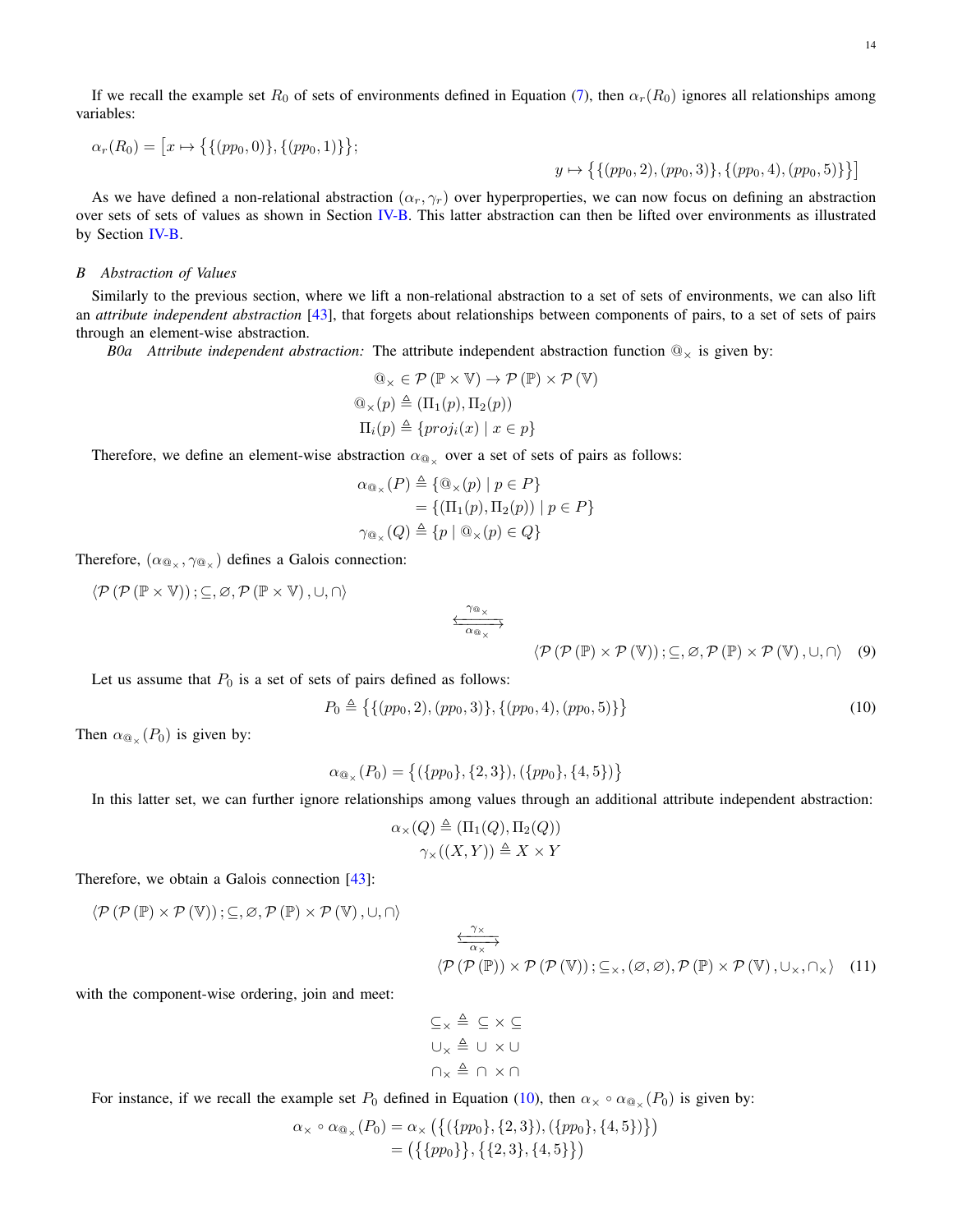*B0b Component-wise abstraction:* Finally, let us assume two Galois connections  $(\alpha_v, \gamma_v)$  and  $(\alpha_{pp}, \gamma_{pp})$  such that:

$$
\langle \mathcal{P}(\mathcal{P}(\mathbb{V})); \subseteq, \varnothing, \mathcal{P}(\mathbb{V}), \cup, \cap \rangle \xrightarrow{\sim} \langle [0, 2^{\kappa}]; \leq, 0, 2^{\kappa}, \max, \min \rangle
$$

$$
\langle \mathcal{P}(\mathcal{P}(\mathbb{P})); \subseteq, \varnothing, \mathcal{P}(\mathbb{P}), \cup, \cap \rangle \xrightarrow{\sim} \frac{\gamma_{\text{pp}}}{\alpha_{\text{pp}}} \langle \mathcal{P}(\mathbb{P}); \subseteq, \varnothing, \mathbb{P}, \cup, \cap \rangle
$$

Then, a component-wise abstraction [\[44\]](#page-10-28)  $(\alpha_{\otimes}, \gamma_{\otimes})$  defined as follows:

<span id="page-14-0"></span>
$$
\alpha_{\otimes}((S_{pp}, S_v)) \triangleq (\alpha_{pp}(S_{pp}), \alpha_v(S_v))
$$
  

$$
\gamma_{\otimes}((s_{pp}, n)) \triangleq (\gamma_{pp}(s_{pp}), \gamma_v(n))
$$

yields a Galois connection:

$$
\langle \mathcal{P}(\mathcal{P}(\mathbb{P})) \times \mathcal{P}(\mathcal{P}(\mathbb{V})); \subseteq_{\times}, (\varnothing, \varnothing), \mathcal{P}(\mathbb{P}) \times \mathcal{P}(\mathbb{V}), \cup_{\times}, \cap_{\times} \rangle
$$
  

$$
\xrightarrow{\gamma \otimes}
$$
  

$$
\langle \mathcal{P}(\mathbb{P}) \times [0, 2^{\kappa}]; \subseteq_{\otimes}, (\varnothing \times 0), (\mathbb{P} \times 2^{\kappa}), \cup_{\otimes}, \cap_{\otimes} \rangle \quad (12)
$$

Consequently, the abstraction of values  $(\alpha, \gamma)$  can be defined as the composition of the 3 Galois connections defined previously in Equations  $(9)$ ,  $(11)$  and  $(12)$ :

$$
\langle \mathcal{P}(\mathcal{P}(\mathbb{P}\times\mathbb{V}));\subseteq,\varnothing,\mathcal{P}(\mathbb{P}\times\mathbb{V}),\cup,\cap\rangle
$$
\n
$$
\xrightarrow[\alpha\triangleq\alpha_{\otimes}\circ\alpha_{\times}\circ\alpha_{\otimes_{\times}}]{\gamma\triangleq\gamma_{\otimes}\circ\gamma_{\times}\circ\gamma_{\otimes}}}
$$
\n
$$
\langle \mathcal{P}(\mathbb{P})\times[0,2^{\kappa}];\subseteq_{\otimes},(\varnothing,0),(\mathbb{P},2^{\kappa}),\cup_{\otimes},\cap_{\otimes}\rangle \quad (13)
$$

Let us focus now on defining both Galois connections  $(\alpha_v, \gamma_v)$  and  $(\alpha_{pp}, \gamma_{pp})$ .

*B0c Abstraction of program points:* The abstraction  $\alpha_{pp}$  merges all the sets of program points:

<span id="page-14-1"></span>
$$
\alpha_{pp}(S_{pp}) \triangleq \bigcup_{s \in S_{pp}} s
$$

$$
\gamma_{pp}(s_{pp}) \triangleq \mathcal{P}(s_{pp})
$$

Therefore, we obtain a Galois connection:

$$
\left(\mathcal{P}\left(\mathcal{P}\left(\mathbb{P}\right)\right);\subseteq,\varnothing,\mathcal{P}\left(\mathbb{P}\right),\cup,\cap\right)\xrightarrow[\alpha_{pp}]{\gamma_{pp}}\left(\mathcal{P}\left(\mathbb{P}\right);\subseteq,\varnothing,\mathbb{P},\cup,\cap\right)
$$

Indeed, let us prove that  $(\alpha_{pp}, \gamma_{pp})$  is a Galois connection:

$$
\alpha_{pp}(S) \subseteq s_{pp} \iff \bigcup_{s \in S} s \subseteq s_{pp}
$$

$$
\iff \forall s \in S, s \in \mathcal{P}(s_{pp})
$$

$$
\iff S \subseteq \mathcal{P}(s_{pp})
$$

$$
\iff S \subseteq \gamma_{pp}(s_{pp}) \quad \Box
$$

*B0d Abstraction of concrete values:* The abstraction  $\alpha_v$  computes the maximum cardinal of values over the sets  $s_v \in S_v$ :

$$
\alpha_v(S_v) \triangleq \max_{s_v \in S_v} |s_v|
$$
  

$$
\gamma_v(n) = \{ V \in \mathcal{P}(\mathbb{V}) \mid |V| \le n \}
$$

Therefore,  $(\alpha_v, \gamma_v)$  is a Galois connection:

$$
\left\langle \mathcal{P}\left(\mathcal{P}\left(\mathbb{V}\right)\right);\subseteq,\varnothing,\mathcal{P}\left(\mathbb{V}\right),\cup,\cap\right\rangle \xrightarrow[\alpha_{v}]{\gamma_{v}}\left\langle \left[0,2^{\kappa}\right];\le,0,2^{\kappa},\max,\min\right\rangle
$$

Indeed, let us prove that  $(\alpha_v, \gamma_v)$  is a Galois connection:

$$
\alpha_v(S_v) \le n \iff \max_{s_v \in S_v} |s_v| \le n
$$
  

$$
\iff \forall s_v \in S_v, s_v \in \mathcal{P}_n(\mathbb{V})
$$
  

$$
\iff S_v \subseteq \gamma_v(n) \quad \Box
$$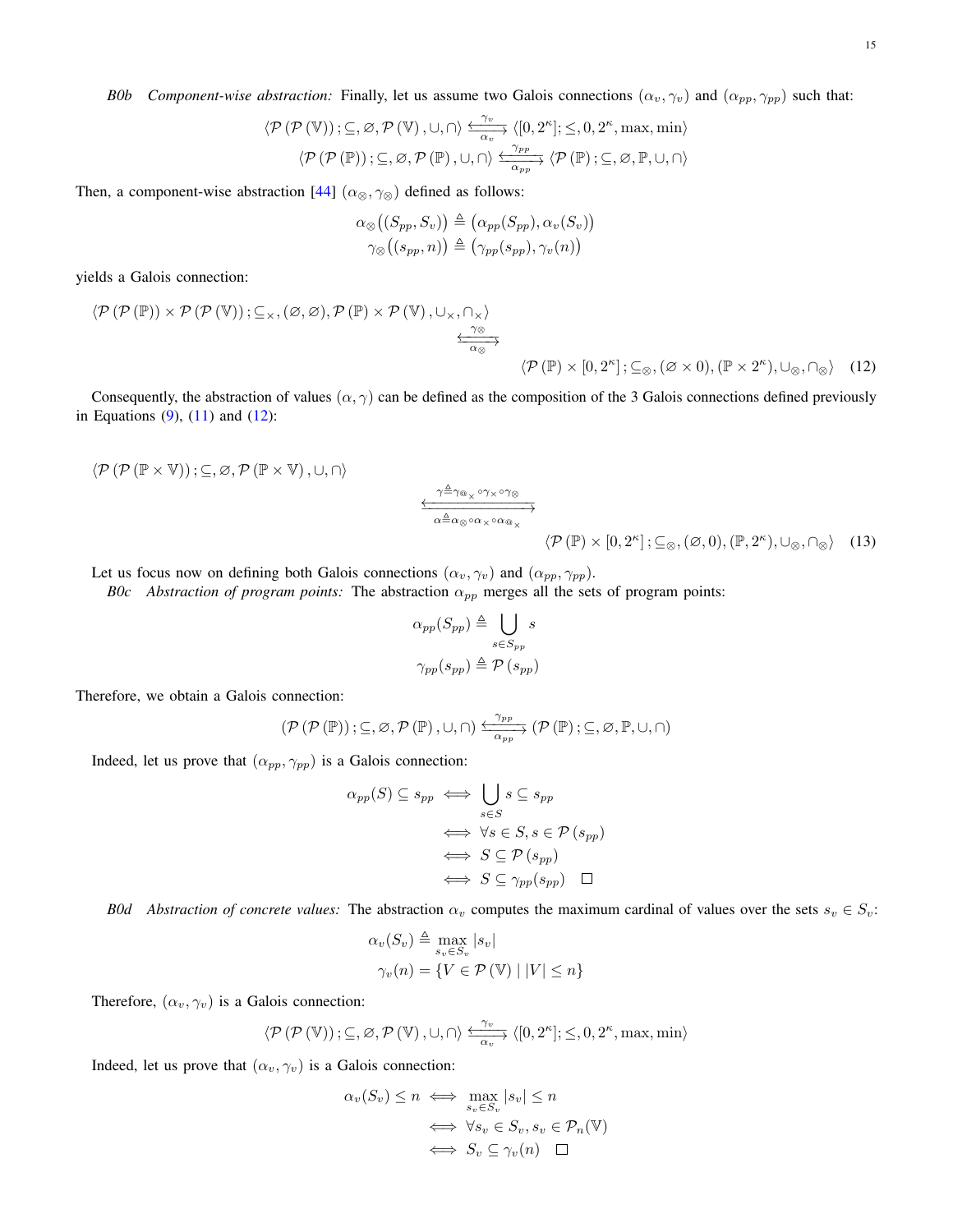# *C Abstraction of Environments*

As illustrated by Section [IV-B,](#page-6-2) the abstraction  $(\alpha, \gamma)$  of values – defined in Equation [\(13\)](#page-14-1) – can be lifted through a pointwise abstraction [\[31\]](#page-10-15), in order to abstract a set valued environment  $\varrho \in Var \to \mathcal{P}(\mathcal{P}(\mathbb{P} \times \mathbb{V}))$ .

Indeed, let us define a pointwise abstraction  $(\alpha_c, \gamma_c)$  as follows:

$$
\alpha_c \triangleq \lambda f.\lambda x.\alpha(f(x))
$$
  

$$
\gamma_c \triangleq \lambda f^{\sharp}.\lambda x.\gamma(f^{\sharp}(x))
$$

Then,  $(\alpha_c, \gamma_c)$  yields a Galois connection:

$$
\langle Var \rightarrow \mathcal{P}(\mathcal{P}(\mathbb{P} \times \mathbb{V})); \subseteq, \lambda x. \varnothing, \lambda x. \mathcal{P}(\mathbb{P} \times \mathbb{V}), \dot\cup, \dot\cap \rangle
$$
  

$$
\xrightarrow[\alpha_c]{\gamma_c}
$$
  

$$
\langle Var \rightarrow \mathcal{P}(\mathbb{P}) \times [0, 2^{\kappa}]; \dot\subseteq_{\otimes}, \lambda x.(\varnothing, 0), \lambda x.(\mathbb{P}, 2^{\kappa}), \dot\cup_{\otimes}, \dot\cap_{\otimes} \rangle
$$

Therefore, by composing both the non-relational abstraction over environments and the pointwise abstraction of values defined in Equations [\(8\)](#page-12-1) and [\(13\)](#page-14-1), we can build the abstraction  $(\dot{\alpha}, \dot{\gamma})$ :

$$
\dot{\alpha} \triangleq \alpha_c \circ \alpha_r
$$

$$
\dot{\gamma} \triangleq \gamma_r \circ \gamma_c
$$

Thus, the pair  $(\dot{\alpha}, \dot{\gamma})$  yields a Galois connection:

$$
\langle \mathcal{P}(\mathcal{P}(Var \to \mathbb{P} \times \mathbb{V})); \subseteq, \varnothing, \mathcal{P}(Var \to \mathbb{P} \times \mathbb{V}), \cup, \cap \rangle
$$
  

$$
\xrightarrow{\hat{\alpha}} \langle Var \to \mathcal{P}(\mathbb{P}) \times [0, 2^{\kappa}]; \underline{\zeta}_{\otimes}, \lambda x.(\varnothing, 0), \lambda x.(\mathbb{P}, 2^{\kappa}), \cup_{\otimes}, \cap_{\otimes} \rangle \quad (14)
$$

As mentioned in Section [IV-A,](#page-5-2) once we construct a Galois connection relating concrete objects to abstract one, we can define functional abstractions in order to soundly approximate functions over concrete objects by functions over abstract ones.

In order to approximate the collecting semantics  $A_c[\![a]\!]$  of expressions, we can define the following functional abstraction [\[43\]](#page-10-27):

$$
\alpha_{exp}^{\triangleright} \in (\mathcal{P}(\mathcal{P}(Env)) \to \mathcal{P}(\mathcal{P}(\mathbb{V}))) \mapsto (Env^{\sharp} \to [0, 2^{\kappa}])
$$

$$
\alpha_{exp}^{\triangleright}(\phi) \triangleq \alpha_v \circ \phi \circ \gamma
$$

Therefore, the abstract semantics  $\mathbb{A}^{\sharp}[a]$  of expressions is sound wrt. the collecting semantics  $\mathbb{A}_c[i]$  of expressions if:

<span id="page-15-0"></span>
$$
\alpha_{exp}^{\triangleright}(\mathbb{A}_c[\![a]\!])\varrho^{\sharp} \leq \mathbb{A}^{\sharp}[\![a]\!]\varrho^{\sharp} \tag{15}
$$

**Theorem 2** (Soundness of the abstract semantics  $\mathbb{A}^{\sharp}[\![a]\!]$ ).<br>The abstract semantics of expressions in Figure 2 is sound *The abstract semantics of expressions in Figure [2](#page-3-0) is sound:*

$$
\alpha_{exp}^{\triangleright}(\mathbb{A}_c[\![a]\!])\varrho^{\sharp} \leq \mathbb{A}^{\sharp}[\![a]\!]\varrho^{\sharp}.
$$

Let us derive an abstract semantics  $\mathbb{A}^{\sharp}[a]R$  for expressions:  $\sim$  Case a = n:

$$
\alpha_{exp}^{\triangleright}(\mathbb{A}_c[\![n]\!])\varrho^{\sharp} \triangleq \alpha_v \circ \mathbb{A}_c[\![n]\!]) \circ \dot{\gamma}(\varrho^{\sharp})
$$
  
\n
$$
= \alpha_v \left( \{ \{ v \in \mathbb{V} \mid \exists \varrho \in r, \mathbb{A}[\![n]\!]\varrho = v \} \mid r \in \dot{\gamma}(\varrho^{\sharp}) \} \right)
$$
  
\n
$$
= \alpha_v (\{ \{ n \} \})
$$
  
\n
$$
= 1
$$
  
\n
$$
\triangleq \mathbb{A}^{\sharp}[\![n]\!]\varrho^{\sharp}
$$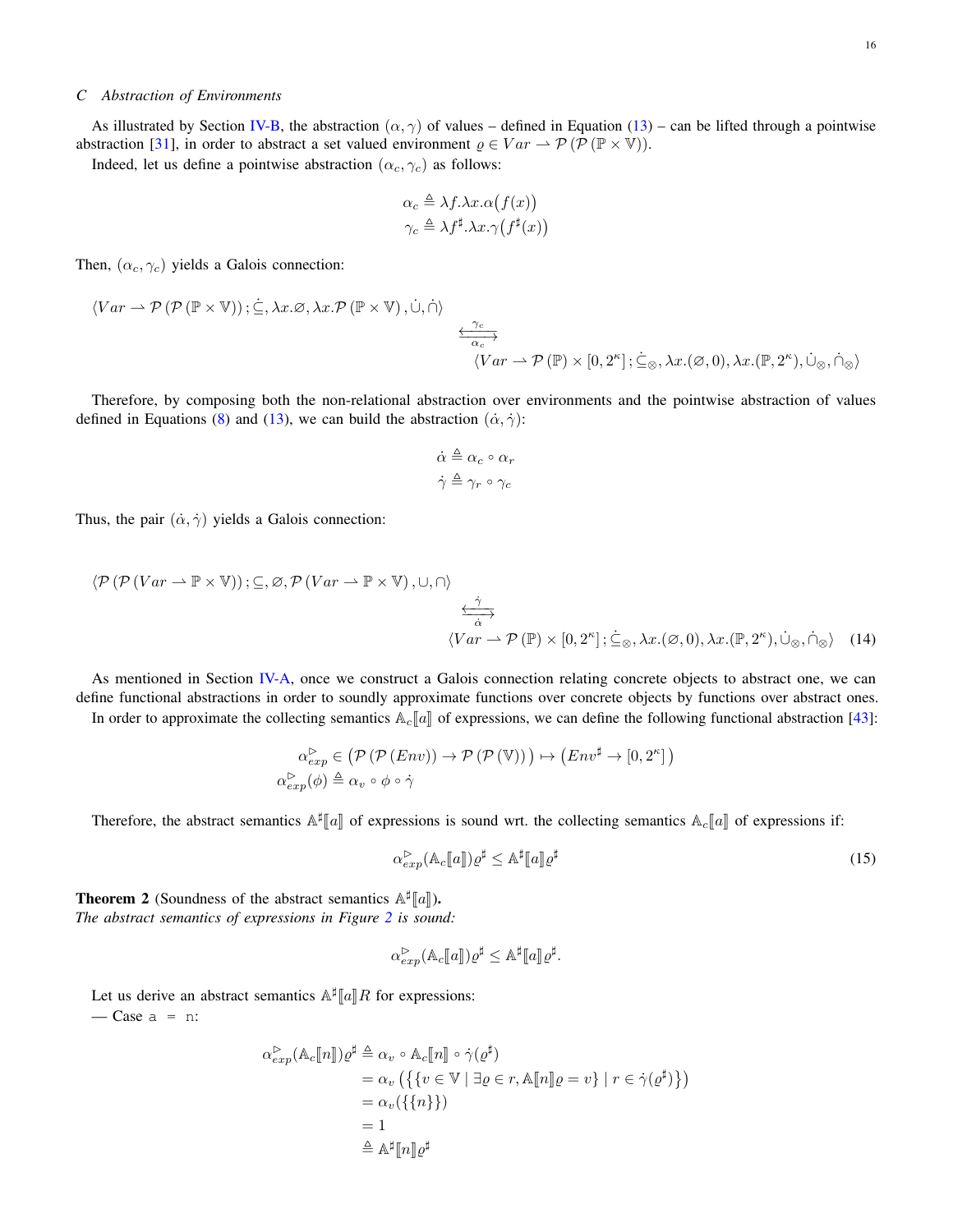$$
\alpha_{exp}^{\triangleright}(\mathbb{A}_{c}[[id]])\varrho^{\sharp} \triangleq \alpha_{v} \circ [[id]]^{\sharp} \circ \dot{\gamma}(\varrho^{\sharp})
$$
\n
$$
= \alpha_{v} \left( \{ \{v \mid \exists \varrho \in r, \mathbb{A}[[id]]\varrho = v \} \mid r \in \dot{\gamma}(\varrho^{\sharp}) \} \right)
$$
\n
$$
= \alpha_{v} \left( \{ \{proj_{2}(\varrho(id)) \mid \exists \varrho \in r \} \mid r \in \dot{\gamma}(\varrho^{\sharp}) \} \right)
$$
\n
$$
= (\text{By definition of } \dot{\gamma})
$$
\n
$$
\alpha_{v} \circ \gamma_{v}(\varrho^{\sharp}(id))
$$
\n
$$
\leq (\alpha_{v} \circ \gamma_{v} \text{ is reductive})
$$
\n
$$
\varrho^{\sharp}(id)
$$
\n
$$
\triangleq \mathbb{A}^{\sharp}[[id]]\varrho^{\sharp}
$$

 $-\text{Case} \ a = a_1 \ \text{mod} \ n$ :

$$
\alpha_{exp}^{\triangleright}(\mathbb{A}_{c}[[a]])\varrho^{\sharp} \triangleq \alpha_{v} \left( \left\{ \{v_{1} \mod n \mid \exists \varrho \in r, \mathbb{A}[[a_{1}]]\varrho = v_{1} \right\} \mid \right. \\
 \left. r \in \dot{\gamma}(\varrho^{\sharp}) \right\} \right) \\
= \min \left( \alpha_{v} \left( \left\{ \{v_{1} \mid \exists \varrho \in r, \mathbb{A}[[a_{1}]]\varrho = v_{1} \right\} \mid \right. \\
 \left. r \in \dot{\gamma}(\varrho^{\sharp}) \right\} \right), n \right) \\
= \min (\alpha_{v} \circ \mathbb{A}_{c}[[a_{1}]] \circ \dot{\gamma}(\varrho^{\sharp}), n) \\
\leq (\text{By induction hypothesis}) \\
\min(\mathbb{A}^{\sharp}[[a_{1}]]\varrho^{\sharp}, n) \\
\triangleq \mathbb{A}^{\sharp}[[a_{1} \mod n]]\varrho^{\sharp}
$$

— Case  $a = a_1$  bop  $a_2$ :

$$
\alpha_{exp}^{\triangleright}(\mathbb{A}_{c}[[a_{1} \text{ bop } a_{2}]])e^{\sharp} \triangleq \alpha_{v}(\{\{v_{1} \text{ bop } v_{2} \mid \exists \varrho \in r, \mathbb{A}[[a_{1}]]\varrho = v_{1} \land \mathbb{A}[[a_{2}]]\varrho = v_{2}\} \mid r \in \dot{\gamma}(\varrho^{\sharp})\})
$$
\n
$$
\leq (\text{by looking relationships among variables in } r)
$$
\n
$$
\alpha_{v}(\{\{v_{1} \text{ bop } v_{2} \mid \exists \varrho_{1} \in r_{1}, \exists \varrho_{2} \in r_{2}, \mathbb{A}[[a_{1}]]\varrho_{1} = v_{1} \land \mathbb{A}[[a_{2}]]\varrho_{2} = v_{2}\} \mid r_{1}, r_{2} \in \dot{\gamma}(\varrho^{\sharp})\})
$$
\n
$$
= (\text{by definition of } \alpha_{v})
$$
\n
$$
\max_{r_{1}, r_{2} \in \dot{\gamma}(\varrho^{\sharp})}\{\{v_{1} \text{ bop } v_{2} \mid \exists \varrho_{1} \in r_{1}, \mathbb{A}[[a_{1}]]\varrho_{1} = v \land \varrho_{2} \in r_{2}, \mathbb{A}[[a_{2}]]\varrho_{2} = v_{2}\}\}
$$
\n
$$
\leq (\text{values } v \in \mathbb{V} \text{ are finite, of size } 2^{\kappa})
$$
\n
$$
\min\left(2^{\kappa}, \max_{r_{1}, r_{2} \in \dot{\gamma}(\varrho^{\sharp})}\left|\{v_{1} \mid \exists \varrho_{1} \in r_{1}, \mathbb{A}[[a_{1}]]\varrho_{1} = v_{1}\}\right|\right)
$$
\n
$$
\times |\{v_{2} \mid \exists \varrho_{2} \in r_{2}, \mathbb{A}[[a_{2}]]\varrho_{2} = v_{2}\}|)
$$
\n
$$
= \min\left(2^{\kappa}, \max_{r_{1} \in \dot{\gamma}(\varrho^{\sharp})}\left|\{v_{1} \mid \exists \varrho_{1} \in r_{1}, \mathbb{A}[[a_{1}]]\varrho_{1} = v_{1}\right\}| \times \max_{r_{2} \in \dot{\gamma}(\varrho^{\sharp})}\left|\{
$$

— Case  $a = a_1$  cmp  $a_2$ : this case is similar to the previous case, apart that expression  $a_1$  cmp  $a_2$  may evaluate to only 2 different boolean values.

$$
\alpha_{exp}^{\triangleright}(\mathbb{A}_c[\![a]\!])\varrho^{\sharp} \leq \min\left(2, \mathbb{A}^{\sharp}[\![a_1]\!] \varrho^{\sharp} \times \mathbb{A}^{\sharp}[\![a_2]\!] \varrho^{\sharp}\right)
$$

$$
\triangleq \mathbb{A}^{\sharp}[\![a_1 \; comp \; a_2]\!]
$$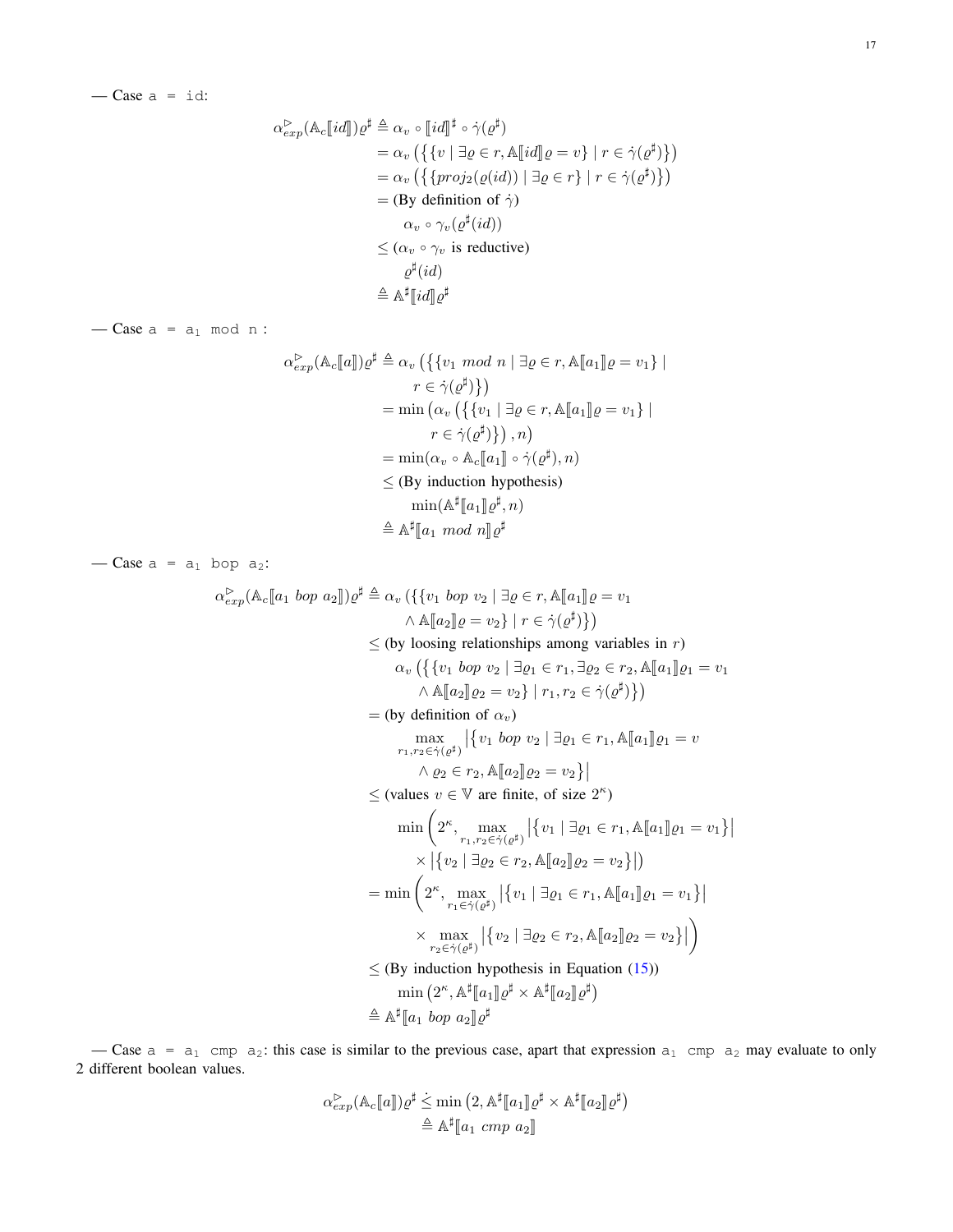**The abstract semantics of commands in Figure 3** is sourced.<br>The abstract semantics of commands in Figure 3 is sourced.

*The abstract semantics of commands in Figure [3](#page-4-0) is sound:*

$$
\alpha_{com}^{\triangleright}([\![c]\!]_c)\varrho^{\sharp} \subseteq_{\otimes} [\![c]\!]^{\sharp}\varrho^{\sharp}.
$$

Similarly to expressions, we define the functional abstraction  $\alpha_{com}^{\triangleright}$  in order to soundly approximate the collecting semantics  $[\![c]\!]_c$  of commands.

$$
\alpha_{com}^{\triangleright} \in (\mathcal{P}(\mathcal{P}(Env)) \to \mathcal{P}(\mathcal{P}(Env))) \to (Env^{\sharp} \to Env^{\sharp})
$$
  

$$
\alpha_{com}^{\triangleright}([c]_c) \triangleq \dot{\alpha} \circ [c]_c \circ \dot{\gamma}
$$

Therefore, the abstract semantics of commands  $[[c]]^{\sharp}$  is sound wrt. the collecting semantics  $[[c]]_c$  of commands if:

<span id="page-17-0"></span>
$$
\alpha_{com}^{\triangleright}([\![c]\!]_c)\varrho^{\sharp} \subseteq_{\otimes} [\![c]\!]^{\sharp}\varrho^{\sharp} \tag{16}
$$

**The abstract semantics** of commands in Figure 3 is sourced as  $\lceil c \rceil^{\sharp}$ . *The abstract semantics of commands in Figure [3](#page-4-0) is sound:*

$$
\alpha_{com}^{\triangleright}([\![c]\!]_c)\varrho^{\sharp} \subseteq_{\otimes} [\![c]\!]^{\sharp}\varrho^{\sharp}.
$$

Let us derive an abstract semantics for instructions:

 $-\text{Case } c = \text{PP}_\text{skip}:$ 

$$
\alpha_{com}^{\triangleright}([\mathbb{P}^pskip]_c) \varrho^{\sharp} = \dot{\alpha} \circ [\mathbb{P}^pskip]_c \circ \dot{\gamma}(\varrho^{\sharp})
$$
  
\n
$$
= \dot{\alpha} \circ \dot{\gamma}(\varrho^{\sharp})
$$
  
\n
$$
\subseteq_{\otimes} (\dot{\alpha} \circ \dot{\gamma} \text{ is reductive})
$$
  
\n
$$
\varrho^{\sharp}
$$
  
\n
$$
\triangleq [\mathbb{P}^pskip] \sharp \varrho^{\sharp}
$$

— For instruction  $c = P^p$ id := a:

$$
\alpha_{com}^{\triangleright}(c)\varrho^{\sharp} = \dot{\alpha} \circ [\ulcorner^{pp}id := a \urcorner_{c} \circ \dot{\gamma}(\varrho^{\sharp})
$$
\n
$$
= \dot{\alpha} \left( \{ \{ \varrho' \mid \exists \varrho \in r, [\ulcorner id := a \urcorner_{c} \varrho = \varrho' \} \mid r \in \dot{\gamma}(\varrho^{\sharp}) \} \right)
$$
\n
$$
= \dot{\alpha} \left( \{ \{ \varrho[i d \mapsto (pp, v)] \mid \exists \varrho \in r, \mathbb{A} \urcorner_{c} \varrho = v \} \mid r \in \dot{\gamma}(\varrho^{\sharp}) \} \right)
$$

Hence, for all  $x \in Var$  such that  $x \neq id$ :

$$
(\alpha_{com}^{\triangleright}([\mathbb{P}^p id := a]_c)\varrho^{\sharp})(x) \subseteq_{\otimes} \varrho^{\sharp}(x)
$$

Additionnally, for  $x = id$ :

$$
(\alpha_{com}^{\triangleright}(c)\varrho^{\sharp})(id) = \left(\bigcup_{r' \in [\![c]\!]_c \circ \dot{\gamma}(e^{\sharp})} \Pi_1(\mathbb{Q}(r')(id)), \max_{r' \in [\![c]\!]_c \circ \dot{\gamma}(e^{\sharp})} |\Pi_2(\mathbb{Q}(r')(id))|\right)
$$

$$
= (\{pp\}, \max_{r' \in [\![c]\!]_c \circ \dot{\gamma}(e^{\sharp})} |\Pi_2(\{\varrho(id) : \varrho \in r'\})|)
$$

$$
= (\{pp, \max_{r \in \dot{\gamma}(e^{\sharp})} |\{\mathbb{A}[\![a]\!] \varrho : \varrho \in r\}| \})
$$

$$
= (\{pp\}, \alpha_v \circ \mathbb{A}_c[\![a]\!] \varrho^{\sharp} \circ \dot{\gamma}(\varrho^{\sharp}))
$$

$$
\subseteq_{\otimes} (\{pp\}, \mathbb{A}^{\sharp}[\![a]\!] \varrho^{\sharp})
$$

Hence,

$$
\alpha_{com}^{\triangleright}(^{pp}id := a) \varrho^{\sharp} \subseteq_{\otimes} \varrho^{\sharp}[id \mapsto (pp, \mathbb{A}^{\sharp}[a] \varrho^{\sharp})]
$$

$$
\triangleq [^{pp}id := a]^{\sharp} \varrho^{\sharp}
$$

– For conditional instructions  $c = {^{pp}}if$  (a)  $c_1$  else  $c_0$ :

$$
\alpha_{com}^{\triangleright}([\![c]\!]_c)\varrho^{\sharp} = \dot{\alpha} \left( \{ \{ \varrho' \mid \exists \varrho \in r, [\![c]\!] \varrho = \varrho' \} \mid r \in \dot{\gamma}(\varrho^{\sharp}) \} \right)
$$

$$
= \dot{\alpha} \left( \{ \{ \varrho' : \exists \varrho \in r, \exists v \in \{0, 1\}, \mathbb{A}[\![a]\!] \varrho = v \right)
$$

$$
\wedge [\![c_v]\!] \varrho = \varrho' \} \mid r \in \dot{\gamma}(\varrho^{\sharp}) \} \right)
$$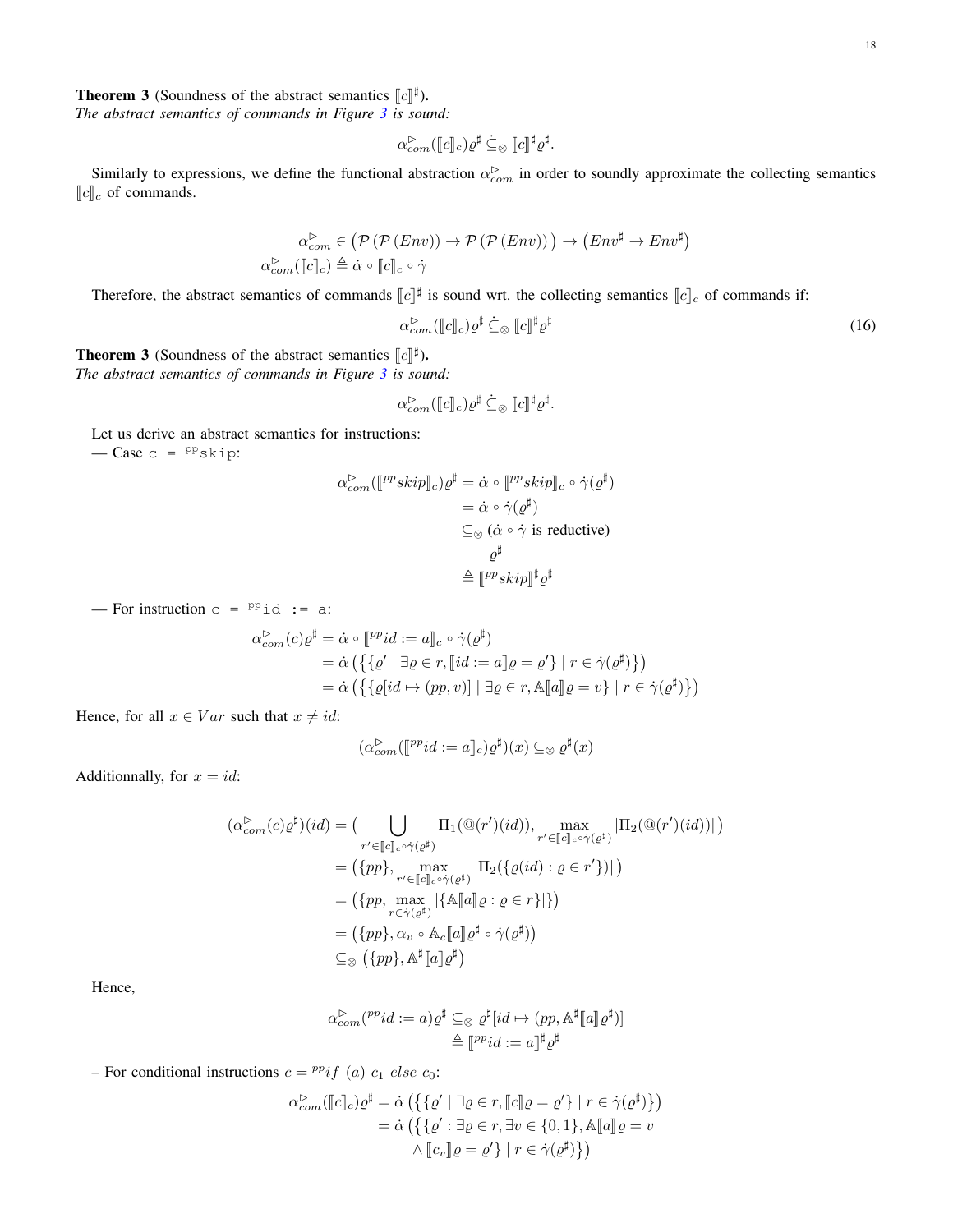First, if  $\mathbb{A}^{\sharp}[a] \rho^{\sharp} = 1$ , then expression a evaluates to at most one value in each set  $r \in \dot{\gamma}(\rho^{\sharp})$ :

$$
\forall r \in \dot{\gamma}(\varrho^{\sharp}), \exists v \in \{0, 1\}, \forall \varrho \in r, \mathbb{A}[\![a]\!] \varrho = v
$$

Therefore, the sets  $r \in \dot{\gamma}(\varrho^{\sharp})$  can be partitioned into sets  $r_1$  (resp.  $r_0$ ) where expression a evaluates to 1 (resp. evaluates to 0):

$$
\alpha_{com}^{\triangleright}([\![c]\!]_c)\varrho^{\sharp} = \dot{\alpha} \left( \left\{ \{ \varrho' \mid \exists \varrho \in r_1, [\![c_1]\!] \varrho = \varrho' \} \mid r_1 \in \dot{\gamma}(\varrho^{\sharp}) \right\} \right)
$$
  
\n
$$
\cup \left\{ \{ \varrho' \mid \exists \varrho \in r_0, [\![c_0]\!] \varrho = \varrho' \} \mid r_0 \in \dot{\gamma}(\varrho^{\sharp}) \right\} \right)
$$
  
\n
$$
\dot{\subseteq}_{\otimes} (\dot{\alpha} \text{ preserves joins})
$$
  
\n
$$
\dot{\alpha} \left( \left\{ \{ \varrho' \mid \exists \varrho \in r_1, [\![c_1]\!] \varrho = \varrho' \} \mid r_1 \in \dot{\gamma}(\varrho^{\sharp}) \right\} \right)
$$
  
\n
$$
\dot{\cup}_{\otimes} \dot{\alpha} \left( \left\{ \{ \varrho' \mid \exists \varrho \in r_0, [\![c_0]\!] \varrho = \varrho' \} \mid r_0 \in \dot{\gamma}(\varrho^{\sharp}) \right\} \right)
$$
  
\n
$$
= (\dot{\alpha} \circ [\![c_1]\!]_c \circ \dot{\gamma}(\varrho^{\sharp}) ) \dot{\cup}_{\otimes} (\dot{\alpha} \circ [\![c_0]\!]_c \circ \dot{\gamma}(\varrho^{\sharp}) )
$$
  
\n
$$
\dot{\subseteq}_{\otimes} (\text{by induction hypothesis Equation (16))}
$$
  
\n
$$
[\![c_1]\!]^{\sharp} \varrho^{\sharp} \dot{\cup}_{\otimes} [\![c_0]\!]^{\sharp} \varrho^{\sharp}
$$

Second, if  $\mathbb{A}^{\sharp}[a] \rho^{\sharp} > 1$ , then for variables x that are modified in neither  $c_1$  nor  $c_0$ , we have:

$$
(\alpha_{com}^{\triangleright}([\![c]\!]_c)\varrho^{\sharp})(x) = ([\![c_1]\!]^{\sharp}\varrho^{\sharp} \dot{\cup}_{\otimes} [\![c_0]\!]^{\sharp}\varrho^{\sharp})(x)
$$

Finally, for variables that are modified in either  $c_1$  or  $c_0$ :

$$
(\alpha_{com}^{\triangleright}([[c]]_{c})\varrho^{\sharp})(x) = \dot{\alpha} \left( \{ \{ \varrho' \mid \exists \varrho \in r, \exists v \in \{0, 1\}, \mathbb{A}[[a]] \varrho = v \right) \right)
$$
  
\n
$$
= \dot{\alpha} \left( \{ \{ \varrho' \mid \exists \varrho \in r, \mathbb{A}[[a]] \varrho = 1 \land [[c]] \varrho = \varrho' \} \right)
$$
  
\n
$$
= \dot{\alpha} \left( \{ \{ \varrho' \mid \exists \varrho \in r, \mathbb{A}[[a]] \varrho = 1 \land [[c]] \varrho = \varrho' \} \right)
$$
  
\n
$$
\subseteq_{\otimes} \dot{\alpha} \left( \{ \{ \varrho' \mid \exists \varrho \in r, \mathbb{A}[[a]] \varrho = 1 \land [[c]] \varrho = \varrho' \} \right)
$$
  
\n
$$
\cup \{ \varrho' \mid \exists \varrho \in r_1, \mathbb{A}[[a]] \varrho = 0 \land [[c]] \varrho = \varrho' \} \right)
$$
  
\n
$$
= \dot{\alpha} \left( \{ \{ \varrho' \mid \exists \varrho \in r_1, \mathbb{A}[[a]] \varrho = 0 \land [[c]] \varrho = \varrho' \} \right)
$$
  
\n
$$
= \dot{\alpha} \left( \{ \{ \varrho' \mid \varrho' \in r_1' \} \cup \{ \varrho' \mid \varrho' \in r_2' \} \mid r_1' \in [[c]]]_{c} \circ \dot{\gamma}(\varrho^{\sharp}),
$$
  
\n
$$
r_2' \in [[c]_{c} \circ \dot{\gamma}(\varrho^{\sharp}) \} \right)(x)
$$
  
\n
$$
\subseteq_{\otimes} (\dot{\gamma} \circ \dot{\alpha} \text{ is extensive, and } \dot{\alpha} \text{ is monotone})
$$
  
\n
$$
\dot{\alpha} \left( \{ \{ \varrho' \mid \varrho' \in r_1' \} \cup \{ \varrho' \mid \varrho' \in r_2' \} \} \right)
$$
  
\n
$$
r_1' \in \dot{\gamma} \circ \dot{\alpha} \circ [[c]_{c} \circ \dot{\gamma}(\varrho^{\sharp}) \} \right)(x)
$$

Hence, the abstract semantics of conditionals is sound:

$$
\begin{aligned}\n\llbracket^{pp}if (a) c_1 \text{ } else \text{ } c_2 \rrbracket^{\sharp} \varrho^{\sharp} \triangleq \text{let } n = \mathbb{A}^{\sharp} \llbracket a \rrbracket \varrho^{\sharp} \text{ in} \\
 & \text{let } \varrho_1^{\sharp} = \llbracket c_1 \rrbracket^{\sharp} \varrho^{\sharp} \text{ in} \\
 & \text{let } \varrho_2^{\sharp} = \llbracket c_2 \rrbracket^{\sharp} \varrho^{\sharp} \text{ in} \\
 & \lambda id. \begin{cases}\n\varrho_1^{\sharp}(id) \cup_{\otimes} \varrho_2^{\sharp}(id) & \text{if } n = 1 \\
\varrho_1^{\sharp}(id) \cup_{add(c_1, c_2)} \varrho_2^{\sharp}(id) & \text{otherwise}\n\end{cases}\n\end{aligned}
$$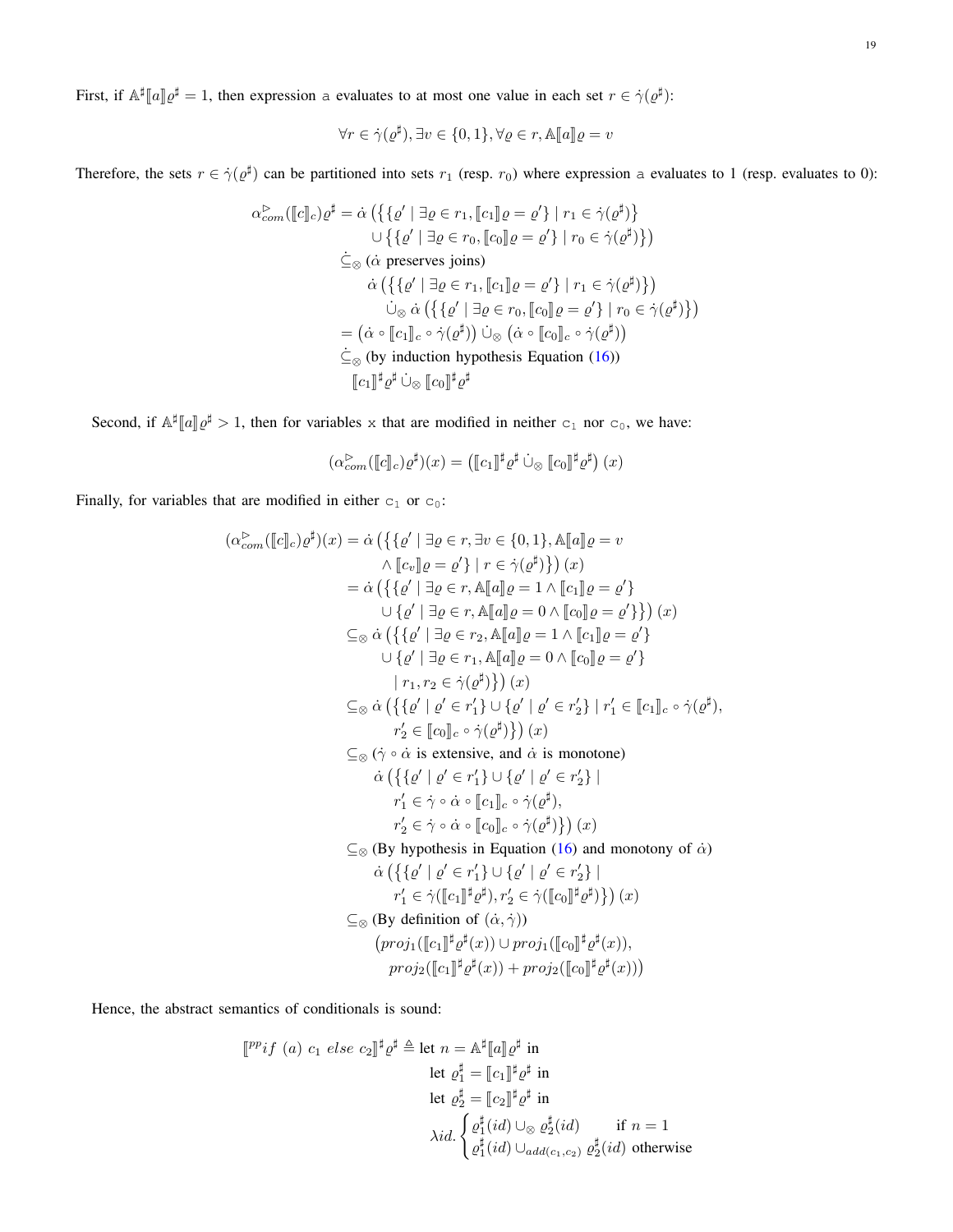— For sequences  $c_1$ ;  $c_2$ :

$$
\alpha_{com}^{\triangleright}(c_1; c_2)\varrho^{\sharp} = \dot{\alpha}(\{\{\varrho_2 : \exists \varrho \in r, [c_1; c_2] \varrho = \varrho_2\} : r \in \dot{\gamma}(\varrho^{\sharp})\})
$$
  
\n
$$
= \dot{\alpha}(\{\{\varrho_2 : \exists \varrho_1 \in r_1, [c_2] \varrho_1 = \varrho_2\} : r_1 \in [c_1] \cdot \dot{\gamma}(\varrho^{\sharp})\})
$$
  
\n
$$
\dot{\subseteq}_{\otimes} \dot{\alpha}(\{\{\varrho_2 : \exists \varrho_1 \in r_1, [c_2] \varrho_1 = \varrho_2\} : r_1 \in \dot{\gamma} \circ \dot{\alpha}([c_1] \cdot \dot{\gamma}(\varrho^{\sharp}))\})
$$
  
\n
$$
\dot{\subseteq}_{\otimes} \dot{\alpha}(\{\{\varrho_2 : \exists \varrho_1 \in r_1, [c_2] \varrho_1 = \varrho_2\} : r_1 \in \dot{\gamma}([c_1] \cdot \dot{\varrho}^{\sharp})\})
$$
  
\n
$$
\dot{\subseteq}_{\otimes} [c_2] \cdot \dot{\equiv}([c_1] \cdot \dot{\varrho}^{\sharp})
$$

— For while loops  $^{pp}while (a)$  c:

$$
\alpha_{com}^{\triangleright}(^{pp}while (a) c)\varrho^{\sharp} = \dot{\alpha} \circ [^{pp}while (a) c]_{c} \circ \dot{\gamma}(\varrho^{\sharp})
$$
\n
$$
= (\text{By characterizing the collecting semantics for loops as a least fixpoint}
$$
\nwith  $F_{X_{0}} = \lambda X.X_{0} \cup [^{pp}if (a) c else ^{pp}skip]_{c}$ )\n
$$
\dot{\alpha} \left( \text{If}_{\gamma(\varrho^{\sharp})}^{\subseteq} F \right)
$$
\n
$$
\dot{\subseteq}_{\otimes} (\text{By the fixpoint transfer theorem})
$$
\n
$$
\text{If}_{\rho^{\sharp}_{\varrho^{\sharp}}^{\subseteq}^{\subseteq} [^{pp}if (a) c else ^{pp}skip]^{\sharp}
$$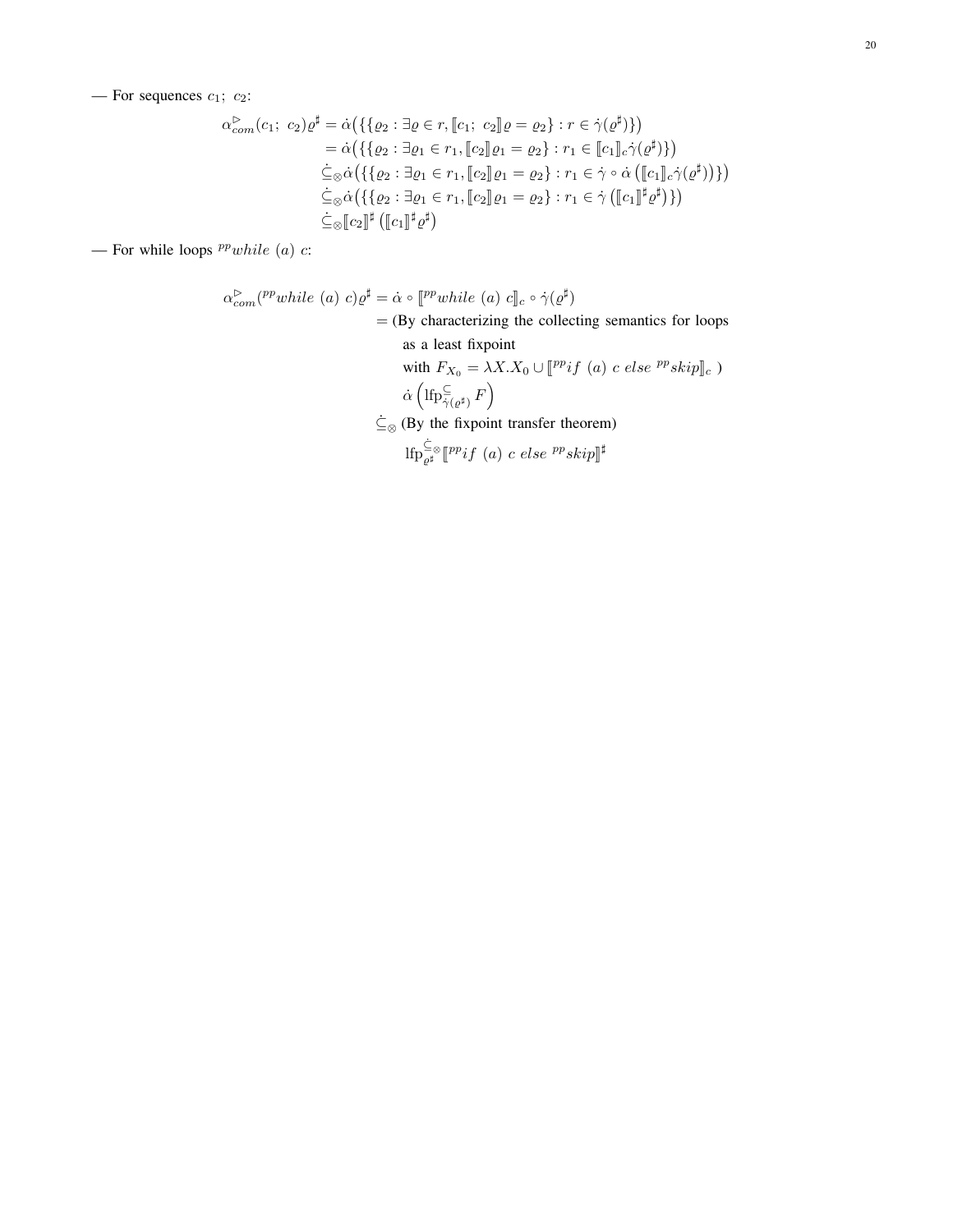We prove that the cardinal abstraction refines a flow-sensitive type system labelling variables as either low or high. Let us first introduce an abstraction mapping a cardinal number n to a security label L or H:

$$
\begin{aligned}\n\mathbb{Q}_{LH} \in [0, 2^{\kappa}] &\mapsto \{L, H\} \\
\mathbb{Q}_{LH}(n) &\triangleq \begin{cases}\nL \text{ if } n = 1 \\
H \text{ otherwise}\n\end{cases}\n\end{aligned}
$$

Let us consider a flow-sensitive type system such as the one presented in [\[5\]](#page-9-4). Such a type system considers a type environment  $\Gamma \in Var \to \{L, H\}$  as well as a security label pc. Let us denote by  $\Box$  the join operator over security labels, and by  $\Box$  the partial order over security labels.

Derivation rules for expressions have the form:

$$
\Gamma \vdash a : t \text{ iff.} \bigsqcup_{x \in fv(a)} \Gamma(x).
$$

Derivation rules for instructions have the form:

pc  $\vdash \Gamma_0 \{c\} \Gamma_1$ 

where pc is a security label attached to the program counter,  $\Gamma_0$  is an input type environment, and  $\Gamma$  is an output type environment.

### *D Precision of the Abstract Semantics of Expressions*

Lemma [1](#page-7-2) proves that the abstract semantics of expressions is as precise as the type labelling of expressions.

Lemma 1 (The abstract semantics of expressions is at least as precise as the type labelling of expressions). *For all expressions* a, for all abstract environments  $\varrho^{\sharp} \in Var \to D_C^{\sharp}$ , for all type environments  $\Gamma \in Var \to \{L, H\}$ , such that:  $\mathbb{A}^{\sharp}[[a]]\varrho^{\sharp} = n$  and  $\Gamma \vdash a : t$ .<br>*It holds that:* 

*It holds that:*

$$
\alpha_{\mathbb{Q}_{LH}}(\varrho^{\sharp}) \sqsubseteq \Gamma \implies \mathbb{Q}_{LH}(n) \sqsubseteq t
$$

*Proof.* By structural induction on expressions:

 $\sim$  Case a = n:

The abstract semantics of expressions evaluates constants to 1. The type labelling evaluates constants to L. Therefore:

$$
\mathbb{A}^{\sharp}[n]\mathbb{Q}^{\sharp}=1,\Gamma\vdash n:L\text{ and }\mathbb{Q}_{LH}(1)\sqsubseteq L
$$

 $\overline{\phantom{a}}$  Case a = id: Assumption  $\alpha_{\mathbb{Q}_{LH}}(\varrho^{\sharp}) = \Gamma$  implies that  $\mathbb{Q}_{LH}(n) = \Gamma(id)$ 

$$
\alpha_{\mathbb{Q}_{LH}}(\varrho^{\sharp}) = \Gamma \implies \mathbb{Q}_{LH}(n) \sqsubseteq \Gamma(id)
$$

 $-\text{Case} a = a_1 \text{ loop } a_2$ : Let  $n_1 = \mathbb{A}^{\sharp}[[a_1]] \varrho^{\sharp}$  and  $n_2 = \mathbb{A}^{\sharp}[[a_2]] \varrho^{\sharp}$ . Let also  $t_1$  and  $t_2$  such that  $\Gamma \vdash a_1 : t_1$ , and  $\Gamma \vdash a_2 : t_2$ .<br>By induction on a set also assumption  $\varrho_{\mathbb{A}}$ ,  $(\varphi^{\sharp}) = \Gamma$  implies that: By induction on  $a_1$  and  $a_1$ , assumption  $\alpha_{@_{LH}}(\varrho^{\sharp}) = \Gamma$  implies that:

$$
\mathbb{Q}_{LH}(n_1) \sqsubseteq t_1
$$
 and  $\mathbb{Q}_{LH}(n_2) \sqsubseteq t_2$ 

Therefore,  $\min(n_1 \times n_2, 2^{\kappa}) \sqsubseteq t_1 \sqcup t_2$ .

— Cases  $a = a_1$  cmp  $a_2$  and  $a = a_1$  mod n are both similar to case  $a = a_1$  bop  $a_2$ .

# *E Precision of the Abstract Semantics of Instructions*

Theorem [4](#page-7-3) proves that the abstract semantics of instructions is as precise as the type labelling of commands. We let  $\dot{\sqsubseteq}$ denote the pointwise lifting the partial order over security labels to type environments.

Theorem 4 (The abstract semantics of commands is at least as precise as the type labelling of commands). *For all commands c, for all abstract environments*  $\varrho_0^{\sharp}$ ,  $\varrho^{\sharp}$ , and type environments  $\Gamma_0$ ,  $\Gamma$  *such that:*  $\lbrack c \rbrack^{\sharp} \varrho_0^{\sharp} = \varrho^{\sharp}$  and  $L \vdash \Gamma_0 \{c\} \Gamma$ . *It holds that:*

$$
\alpha_{@_{LH}}(\varrho_0^{\sharp}) \sqsubseteq \Gamma_0 \implies \alpha_{@_{LH}}(\varrho^{\sharp}) \sqsubseteq \Gamma
$$

*Proof.* By structural induction on instructions:  $-\text{Case } c = \text{PP}_\text{skip}:$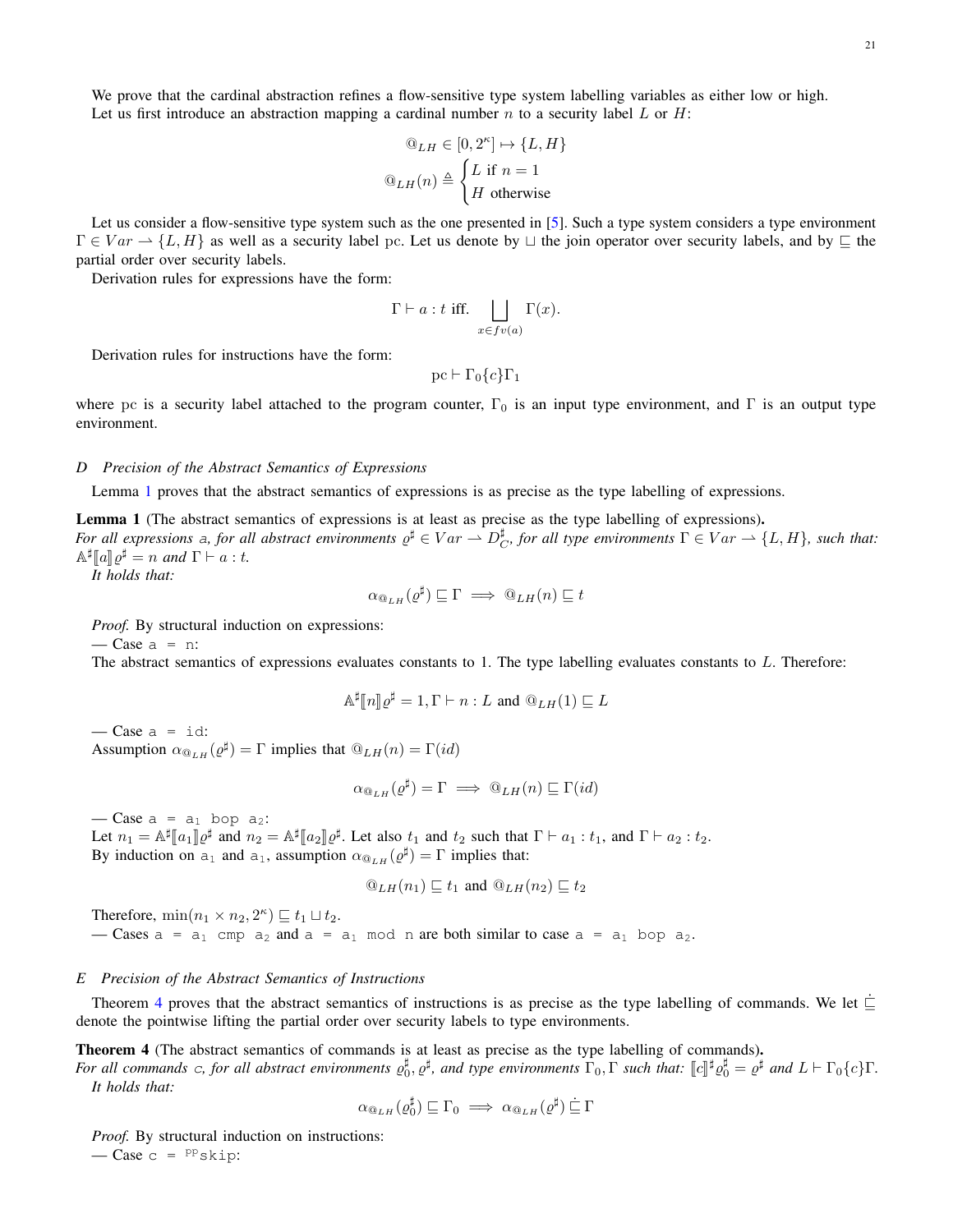$\varrho_0^{\sharp} = \varrho^{\sharp}$  and  $\Gamma_0 = \Gamma$ . Therefore, assumption

$$
\alpha_{\mathbb{Q}_{LH}}(\varrho_0^{\sharp}) = \Gamma_0 \implies \alpha_{\mathbb{Q}_{LH}}(\varrho^{\sharp}) \sqsubseteq \Gamma
$$

 $\overline{\phantom{a}}$  - Case c =  $P^{\text{p}}$ id := a: Let  $n = \mathbb{A}^{\sharp}[[a]] \varrho_0^{\sharp}$  and t such that  $\Gamma_0 \vdash a : t$ . By Lemma [1:](#page-7-2)

$$
\alpha_{\mathbb{Q}_{LH}}(\varrho_0^{\sharp}) = \Gamma_0 \implies \mathbb{Q}_{LH}(n) \sqsubseteq t
$$

Since  $\varrho^{\sharp} = \varrho^{\sharp} [id \mapsto (\{pp\}, n)]$ , and  $\Gamma = \Gamma_0 [id \mapsto t]$ , we have:

$$
\alpha_{\mathbb{Q}_{LH}}(\varrho_0^{\sharp}) = \Gamma_0 \implies \alpha_{\mathbb{Q}_{LH}}(\varrho^{\sharp}) \subseteq \Gamma
$$

— Case  $c = {^{pp}}if$  (a)  $c_1$  else  $c_2$ : Let  $n = \mathbb{A}^{\sharp}[\![a]\!] \varrho^{\sharp}$  and t such that  $\Gamma_0 \vdash a : t$ .<br>Let  $\varrho^{\sharp} = [\![a,\mathbb{B}] \!] \varrho^{\sharp}$  and  $\varrho^{\sharp} = [\![a,\mathbb{B}] \!] \varrho^{\sharp}$ . Let  $\varrho_1^{\sharp} = [\![c_1]\!]^{\sharp} \varrho_0^{\sharp}$ , and  $\varrho_2^{\sharp} = [\![c_2]\!]^{\sharp} \varrho_0^{\sharp}$ .<br>Let  $\Gamma_1$  and  $\Gamma_2$  such that  $I \models \Gamma_1$  (a) Let  $\Gamma_1$  and  $\Gamma_2$  such that  $L \vdash \Gamma_0 \{c_1\} \Gamma_1$  and  $L \vdash \Gamma_0 \{c_2\} \Gamma_2$ . By induction on both  $c_1$  and  $c_2$ , we have:

<span id="page-21-0"></span>
$$
\alpha_{\mathbb{Q}_{LH}}(\varrho_0^{\sharp}) = \Gamma_0 \implies \alpha_{\mathbb{Q}_{LH}}(\varrho_1^{\sharp}) \stackrel{\cdot}{\sqsubseteq} \Gamma_1 \text{ and } \alpha_{\mathbb{Q}_{LH}}(\varrho_2^{\sharp}) \stackrel{\cdot}{\sqsubseteq} \Gamma_2 \tag{17}
$$

• If  $n = 1$  and  $t = L$ , we have  $\varrho^{\sharp} = \lambda id \cdot \varrho_1^{\sharp}(id) \cup_{\otimes} \varrho_2^{\sharp}(id)$  and  $\Gamma = \lambda id \cdot \Gamma_1(id) \sqcup \Gamma_2(id)$ . Therefore, since the union operator ∪<sub>⊗</sub> computes the maximum over cardinal values, Equation [\(17\)](#page-21-0) implies that

$$
\alpha_{\mathbb{Q}_{LH}}(\varrho_0^{\sharp}) \underline{\dot{\sqsubseteq}} \Gamma_0 \implies \alpha_{\mathbb{Q}_{LH}}(\varrho^{\sharp}) \underline{\dot{\sqsubseteq}} \Gamma
$$

• if  $n = 1$  and  $t = H$ , we have  $\varrho^{\sharp} = \lambda id \cdot \varrho_1^{\sharp}(id) \cup_{\otimes} \varrho_2^{\sharp}(id)$ . Additionally, Let  $\Gamma'_1$  and  $\Gamma'_2$  such that  $H \vdash \Gamma_0\{c_1\}\Gamma'_1$  and  $H \vdash \Gamma_0\{c_2\}\Gamma'_2$ . Note that  $\Gamma = \lambda id \cdot \Gamma'_1(id) \sqcup \Gamma'_2(id)$  is the resulting type environments, and  $\Gamma_1 \subseteq \Gamma'_1$  and  $\Gamma_2 \subseteq \Gamma'_2$ . Therefore, by Equation [\(17\)](#page-21-0) we have:

$$
\alpha_{\mathbb{Q}_{LH}}(\varrho_0^{\sharp}) \subseteq \Gamma_0 \implies \alpha_{\mathbb{Q}_{LH}}(\varrho^{\sharp}) \subseteq \lambda id.\Gamma_1(id) \sqcup \Gamma_2(id) \implies \alpha_{\mathbb{Q}_{LH}}(\varrho^{\sharp}) \subseteq \lambda id.\Gamma'_1(id) \sqcup \Gamma'_2(id)
$$

• If  $n > 1$  $n > 1$ , then we have  $\varrho^{\sharp} = \lambda id \cdot \varrho_1^{\sharp}(id) \cup_{add(c_1, c_2)} \varrho_2^{\sharp}(id)$ . Plus, assuming that  $\alpha_{\mathfrak{S}_{LH}}(\varrho_0^{\sharp}) \subseteq \Gamma_0$ , Lemma 1 implies that  $t = H$ .

Let  $\Gamma'_1$  and  $\Gamma'_2$  such that  $H \vdash \Gamma_0\{c_1\}\Gamma'_1$  and  $H \vdash \Gamma_0\{c_2\}\Gamma'_2$ .

Let also  $\Gamma'$  such that  $\Gamma' = \lambda id \cdot \Gamma'_1(id) \sqcup \Gamma'_2(id)$ . Note that the only difference between  $\Gamma'_1$  and  $\Gamma_1$  (resp.  $\Gamma'_2$  and  $\Gamma_2$ ) is that variables that may be modified inside instruction  $c_1$  (resp. instruction  $c_2$ ) are set to H. Therefore the only difference between  $\Gamma'$  and  $\Gamma$  is that variables that may be modified in either conditional branches are set to H.

Thus, assuming  $\alpha_{\omega_{LH}}(\varrho_0^{\sharp}) = \Gamma_0$ , for variables id that are not modified inside the conditional branches, Equation [\(17\)](#page-21-0) yields:

$$
@_{LH}(\varrho^{\sharp}(id)) \sqsubseteq \Gamma(id) = \Gamma'(id)
$$

Moreover, for variables id that may be modified inside the conditional branches, since  $\Gamma'$  maps them to H, it holds that

$$
{}^{\textcircled{\tiny{\it D}}}_{LH}(\varrho^{\sharp}(id)) \sqsubseteq \Gamma'(id)
$$

Finally, by noting that  $\Gamma = \Gamma'$  is the resulting type environments in the case where  $\mathbb{A}^{\sharp}[a] \geq 1$ , it holds that:

$$
\alpha_{\mathbf{Q}_{LH}}(\varrho_0^{\sharp}) = \Gamma_0 \implies \alpha_{\mathbf{Q}_{LH}}(\varrho^{\sharp}) \stackrel{\scriptscriptstyle{\centerdot}}{=} \Gamma
$$

— Case  $c_1$ ;  $c_2$ :

By a first induction on  $c_1$ , then a second induction on  $c_2$ , we obtain:

$$
\alpha_{\mathbb{Q}_{LH}}(\varrho_0^{\sharp}) = \Gamma_0 \implies \alpha_{\mathbb{Q}_{LH}}(\varrho^{\sharp}) \subseteq \Gamma
$$

— Case  $^{pp}while (a) c$ :

Let us assume  $\alpha_{\mathbb{Q}_{LH}}(\varrho_0^{\sharp}) = \Gamma_0$ . The output abstract environment is given by:

$$
\varrho^{\sharp} = \mathrm{fix}\left(\lambda \varrho_v^{\sharp} \cdot \varrho_0^{\sharp} \cup_{\otimes} \left( \llbracket \mathit{PP} \mathit{if} \ (a) \ c \ \mathit{else} \ \mathit{PP} \mathit{skip} \rrbracket^{\sharp} \varrho_v^{\sharp} \right) \right)
$$

Additionally, the output type environment is given by:

$$
\Gamma = \text{fix}(\lambda \Gamma_v \text{.let } L \sqcup \Gamma_v(a) \vdash \Gamma_v\{c\} \Gamma' \text{ in } \Gamma' \sqcup \Gamma_0)
$$

Or, rewritten differently:

$$
\Gamma = \text{fix}(\lambda \Gamma_v \text{.} \text{let } L \vdash \Gamma_v \{ \text{if } (a) \text{ } c \text{ } \text{else } \text{ } \text{skip} \} \Gamma' \text{ in } \Gamma' \sqcup \Gamma_0)
$$